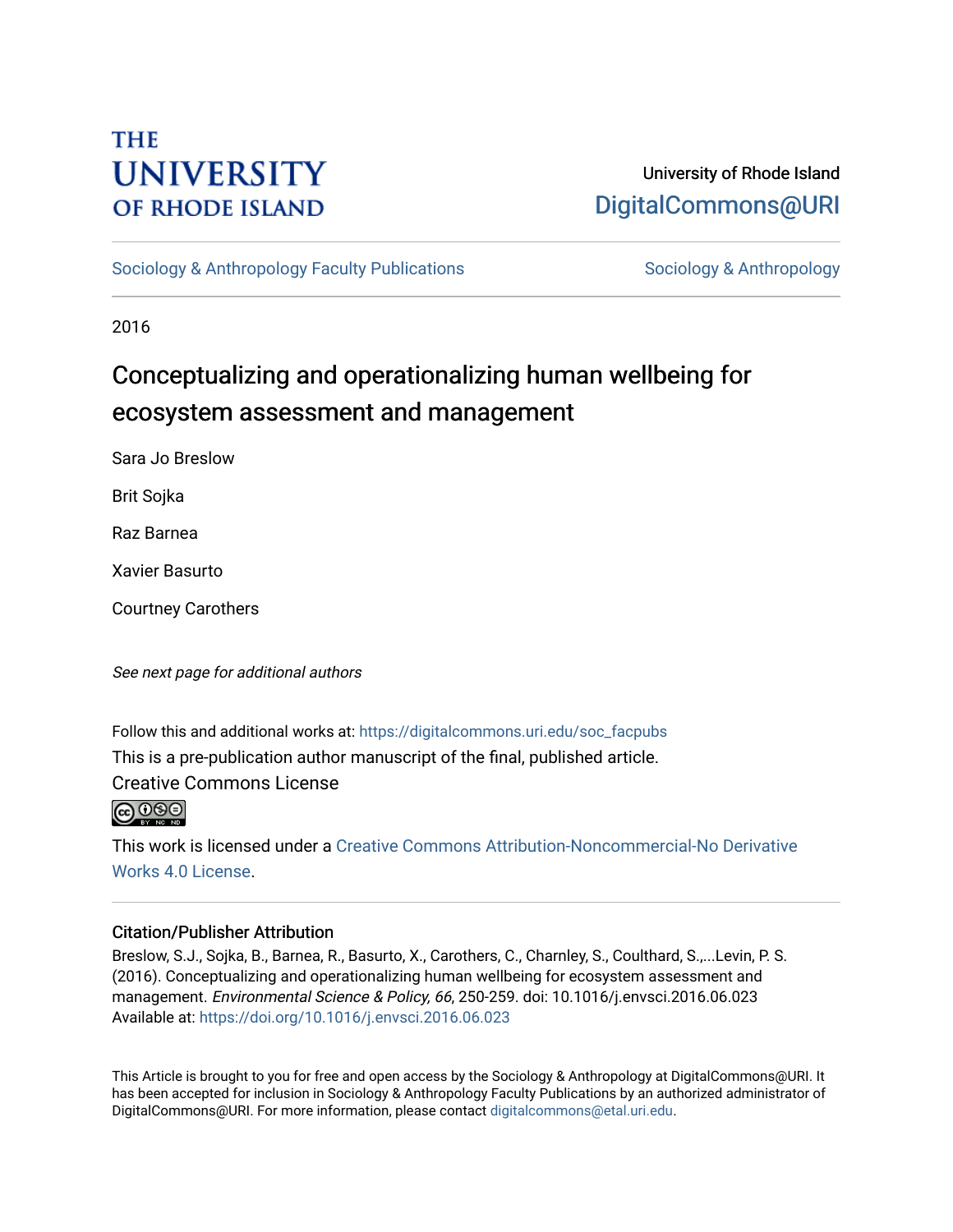## Authors

Sara Jo Breslow, Brit Sojka, Raz Barnea, Xavier Basurto, Courtney Carothers, Susan Charnley, Sarah Coulthard, Nives Dolšak, Jamie Donatuto, Carlos G. Garcia-Quijano, Christina C. Hicks, Arielle Levine, Michael B. Mascia, Karma Norman, Melissa Poe, Terre Satterfield, Kevin St. Martin, and Phillip S. Levin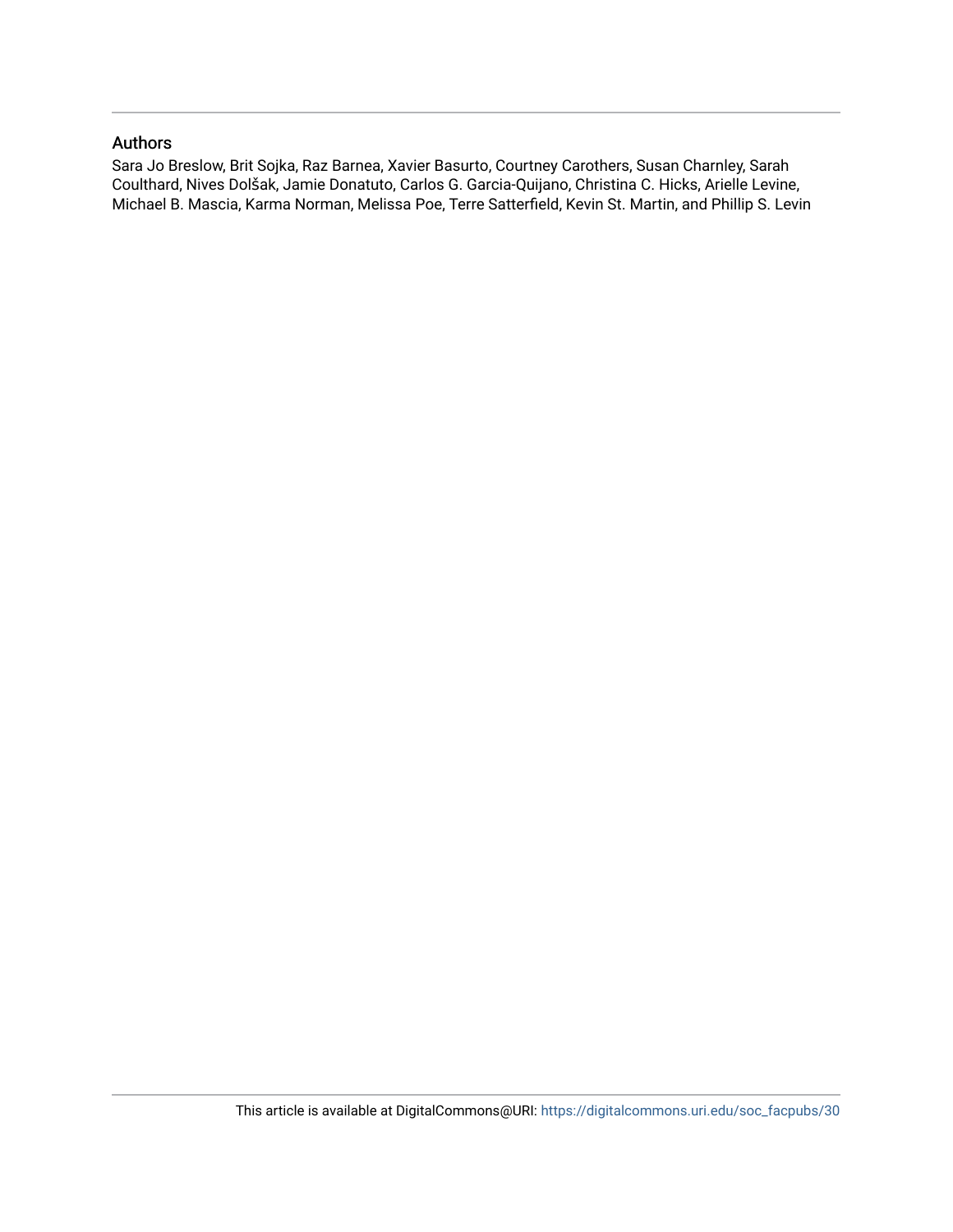## **Conceptualizing and Operationalizing Human Wellbeing for Ecosystem Assessment and Management**

Sara Jo Breslow<sup>a, 1</sup>, Brit Sojka<sup>b</sup>, Raz Barnea<sup>b</sup>, Xavier Basurto<sup>c</sup>, Courtney Carothers<sup>d</sup>, Susan Charnley<sup>e</sup>, Sarah Coulthard<sup>f</sup>, Nives Dolsak<sup>b</sup>, Jamie Donatuto<sup>g</sup>, Carlos Garcia-Quijano<sup>h</sup>, Christina C. Hicks<sup>i,j</sup>, Arielle Levine<sup>k2</sup>, Michael B. Mascia<sup>l</sup>, Karma Norman<sup>a</sup>, Melissa Poe<sup>a,m</sup>, Terre Satterfield<sup>n</sup>, Kevin St. Martin<sup>o</sup>, Phillip S. Levin<sup>a</sup>

## **Affiliations:**

-

<sup>a</sup> NOAA Northwest Fisheries Science Center, 2725 Montlake Blvd, E. Seattle, WA 98112, USA.

<sup>b</sup> School of Marine and Environmental Affairs, University of Washington, 3707 Brooklyn Avenue NE, Seattle, WA 98105-6715, USA.

<sup>c</sup> Nicholas School of the Environment, Duke University, 135 Duke Marine Lab Rd, Beaufort, NC, 28516, USA.

d University of Alaska Fairbanks, School of Fisheries and Ocean Sciences, Anchorage, AK 99501, USA.

e USDA Forest Service, Pacific Northwest Research Station, 620 SW Main Street, Suite 400, Portland, OR 97205, USA.

f Department of Social Sciences and Languages, Northumbria University, Newcastle upon Tyne NE1 8ST, UK.

g Swinomish Indian Tribal Community, 11404 Moorage Way, La Conner, WA 98257 USA.

<sup>h</sup> Department of Sociology and Anthropology, The University of Rhode Island, Kingston, RI 02881, USA.

<sup>i</sup> Center for Ocean Solutions, Stanford University, Monterey, CA 93940, USA.

<sup>j</sup> ARC Centre of Excellence for Coral Reef Studies, James Cook University, Townsville, QLD 4811, Australia.

<sup>k</sup> Department of Geography, San Diego State University, 5500 Campanile Drive, San Diego, CA 92182-4493, USA.

<sup>1</sup> Moore Center for Science, Conservation International, 2011 Crystal Drive, Suite 500; Arlington, VA 22202 USA.

m Washington Sea Grant, University of Washington, 3716 Brooklyn Ave NE, Seattle, WA 98105, USA

<sup>&</sup>lt;sup>1</sup> Center for Creative Conservation, University of Washington, Seattle, WA 98195, USA <sup>2</sup> NOAA Coral Reef Conservation Program, SSMC4, 1305 East West Hwy, Silver Spring, MD 20910, USA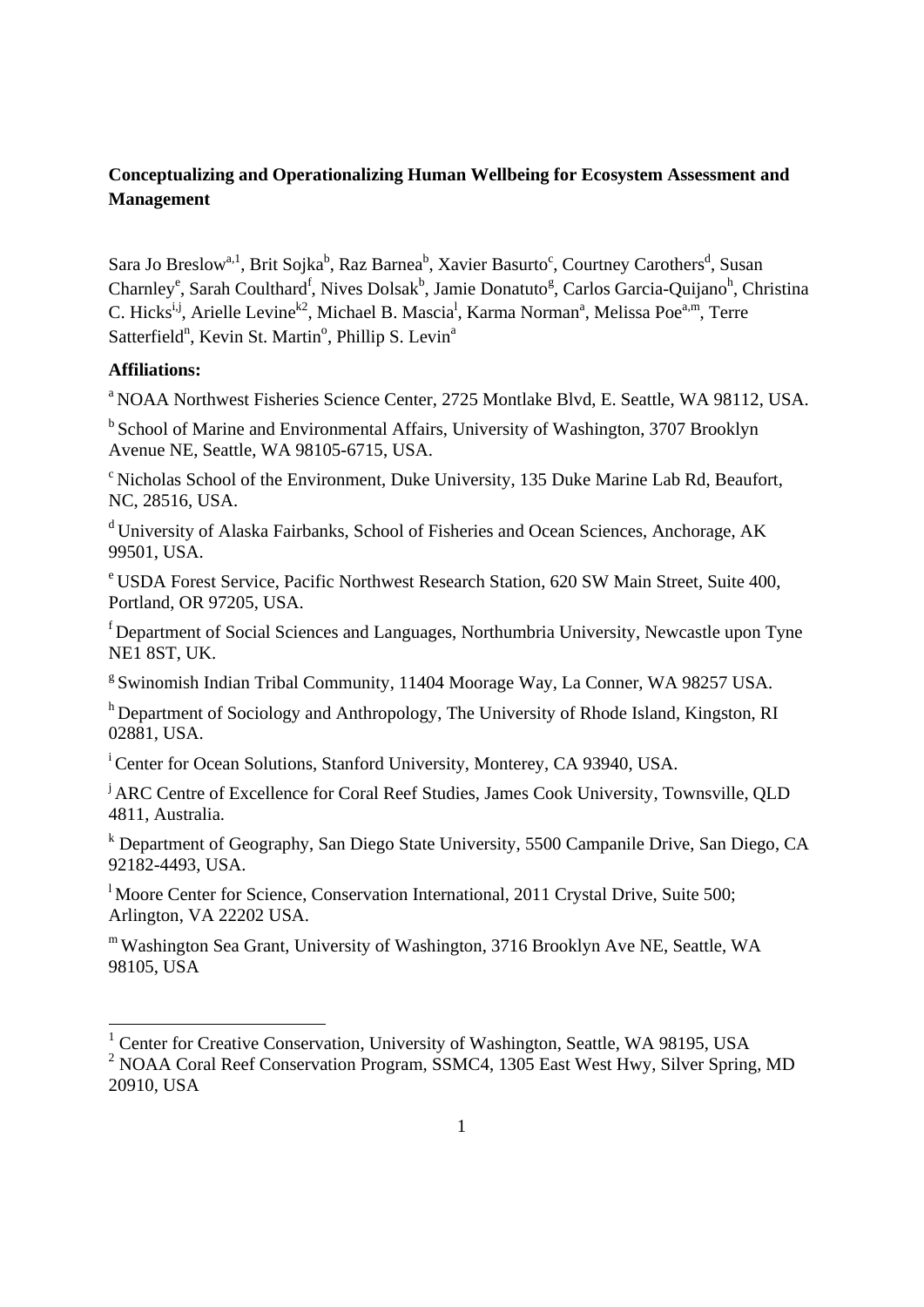<sup>n</sup> Institute for Resources, Environment and Sustainability, University of British Columbia, 429-2202 Main Mall Vancouver, BC, Canada V6T 1Z4

<sup>o</sup> Department of Geography, Rutgers, The State University of New Jersey, NJ 08854-8045, USA.

## **Acknowledgements**

Funding for this research was provided by the National Oceanographic and Atmosphere Administration (NOAA) and Washington Sea Grant.

## **Higlights**

- We present a detailed framework of human wellbeing for ecosystem-based management
- Connections, capabilities, and conditions may be assessed using indicators
- Cross-cutting analyses can assess equity, security, resilience, and sustainability
- The framework and focal attributes should be modified to serve diverse contexts
- 2300 existing social indicators are compiled from which to select measures

## **Abstract**

There is growing interest in assessing the effects of changing environmental conditions and management actions on human wellbeing. A challenge is to translate social science expertise regarding these relationships into structured terms usable by environmental scientists, policymakers, and managers. Here, we present a comprehensive, structured, and transparent conceptual framework of human wellbeing designed to guide the development of indicators and complementary social science research agenda for ecosystem-based management. Our framework grew out of an effort to develop social indicators for an integrated ecosystem assessment (IEA) of the California Current large marine ecosystem. Drawing from scholarship in international development, anthropology, geography, and political science, we define human wellbeing as *a state of being with others and the environment, which arises when human needs are met, when individuals and communities can act meaningfully to pursue their goals, and when individuals and communities enjoy a satisfactory quality of life.* We propose four major social science-based constituents of wellbeing: connections, capabilities, conditions, and cross-cutting domains. The latter includes the domains of equity and justice, security, resilience, and sustainability, which may be assessed through cross-cutting analyses of other consituents. We outline a process for identifying policy-relevant attributes of wellbeing that can guide ecosystem assessments. To operationalize the framework, we provide a detailed table of attributes and a large database of available indicators, which may be used to develop measures suited to a variety of management needs and social goals. Finally, we discuss four guidelines for operationalizing human wellbeing measures in ecosystem assessments, including considerations for context, feasibility, indicators and research, and social difference. Developed for the US west coast, the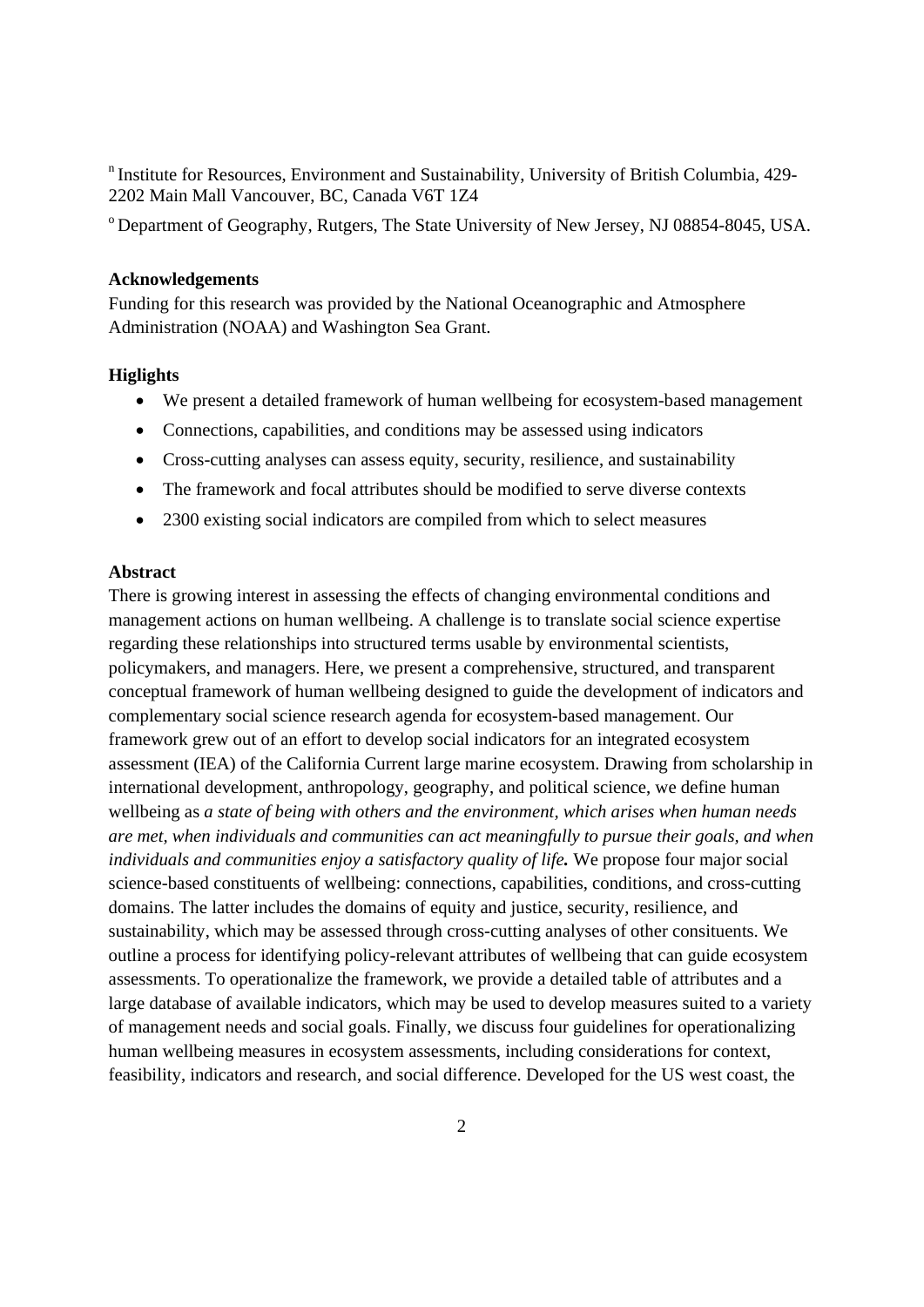framework may be adapted for other regions, management needs, and scales with appropriate modifications.

## **Keywords**

Human wellbeing; indicators; ecosystem-based management; integrated ecosystem assessment; social-ecological system; sustainability

## **1. Introduction**

The concept of *human wellbeing* is attracting increasing attention in environmental science, policy, and management, most recently at the global scale and in marine contexts (Adger et al., 2005; Cope et al., 2013; Díaz et al., 2015; Mace, 2014; McLeod et al., 2005; Millenium Ecosystem Assessment, 2005). In part, this is due to the inclusion of people and human societies in definitions of "ecosystem" (Mace, 2014; McLeod et al., 2005); the rise of the paradigm of ecosystem services (Díaz et al., 2015; Millenium Ecosystem Assessment, 2005); and a renewed appreciation for human wellbeing as a better measure of social progress than conventional economic measures such as gross domestic product (GDP) (Cobb and Rixford, 1998; Gough and McGregor, 2007; Stiglitz and Sen, 2009). Social scientists, in fields such as fisheries anthropology, social forestry, health, and international development have produced a rich literature on human wellbeing as it pertains to the environment at individual, community and societal scales, using a range of approaches (Chan et al., 2012; Charnley et al., 2012, 2008; Coulthard, 2012; Donatuto et al., 2014; García-Quijano, 2015; Pollnac et al., 2006; Pollnac and Poggie, 2006; Satterfield et al., 2013; Stephanson and Mascia, 2014). The challenge is to translate these diverse insights from the social sciences into a cohesive framework for assessing human wellbeing that is specifically designed for the current demands of environmental science, policy, and management (Breslow 2015, Castree et al. 2014, Fish 2011, Hicks et al. 2016, Levin et al., 2014; Samhouri et al., 2014, Satterfield et al. 2013).

Ecosystem-based management (EBM) represents a shift from a single-species, extractionoriented focus in resource management toward a more holistic philosophy that strives to balance the multiple interrelated dimensions of ecological integrity and human wellbeing (McLeod and Leslie, 2012; Millenium Ecosystem Assessment, 2005). Integrated Ecosystem Assessments (IEAs) were formalized as an approach for implementing EBM in marine ecosystems (Levin et al., 2009), and seek to answer three primary questions: 1) What constitutes a "heathy" ecosystem?; 2) Is the ecosystem being assessed currently healthy?; and, 3) What management strategies can maintain or improve ecosystem health? IEAs use indicators to help answer these questions. Indicators represent features of the social or biophysical system that can be easily measured and tracked over time in order to understand how the system is changing, what interventions may be necessary, and whether these interventions are effective (Mascia et al., 2014). To date, IEAs have largely employed biophysical indicators to assess ecological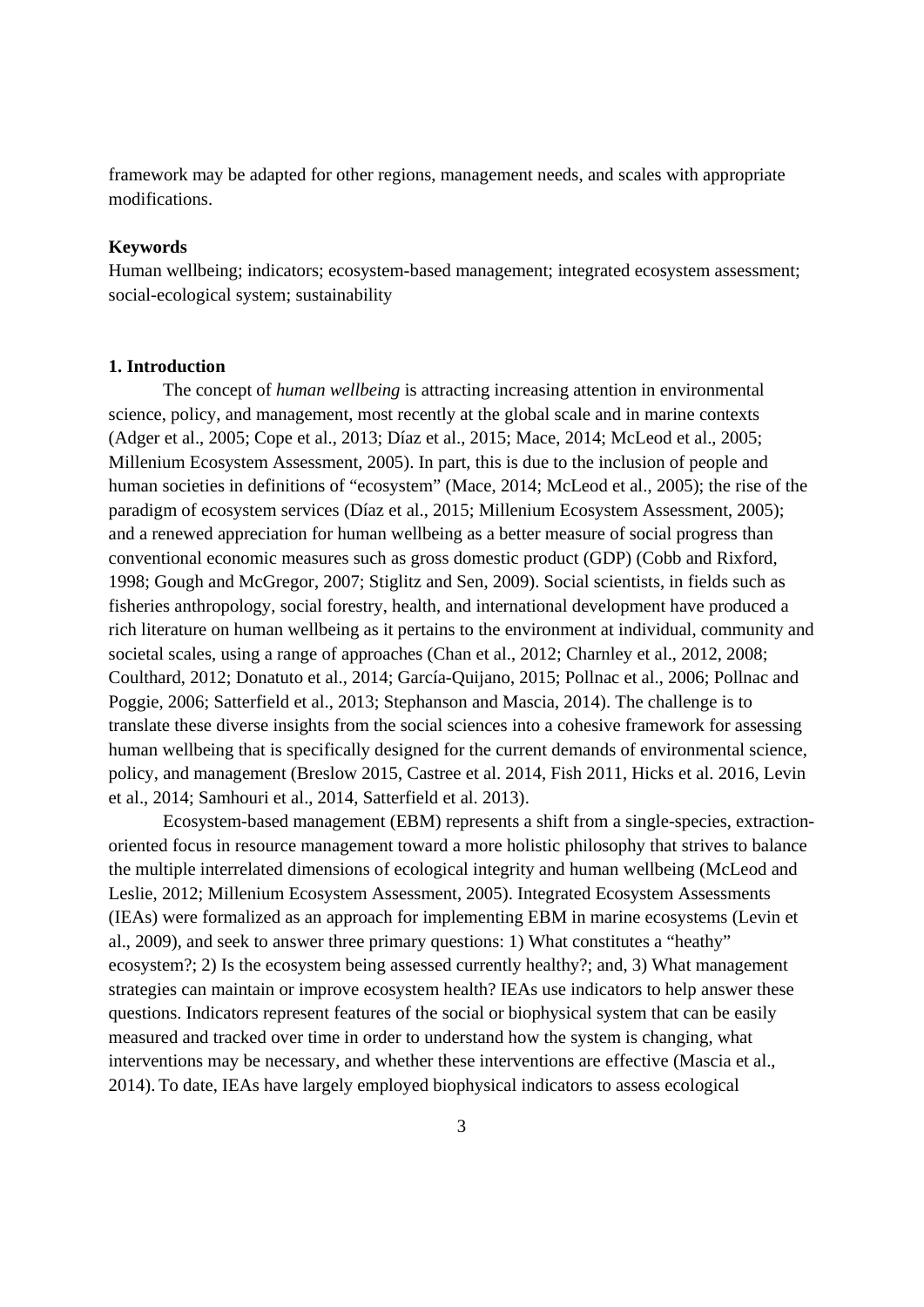conditions (Samhouri et al., 2014). However, because IEAs promise to consider the full socialecological system (Levin et al., under review), they must explicitly include human wellbeing in the assessment, and thus must confront the challenge of operationalizing the concept of human wellbeing.

*Human wellbeing* evokes, variably, quality of life, happiness, and the social and economic conditions of individuals, communities and societies. Here we define human wellbeing as *"a state of being with others and the environment, which arises when human needs are met, when individuals and communities can act meaningfully to pursue their goals, and when individuals and communities enjoy a satisfactory quality of life."* We build on the definition developed by the Wellbeing in Developing Countries research group (WeD) (Coulthard et al., 2011; McGregor, 2008), and adapt it for EBM by emphasizing a dynamic set of conditions whereby the major dimensions of wellbeing operate at multiple social scales within a socialecological context.

Global assessments of human wellbeing use comparable, objective, quantitative indicators to measure tangible qualities of the economy, the environment, human health, and education (United Nations, 2008; United Nations and Department of Economic and Social Affairs, 2007; United Nations Human Development Programme, 2014). These global efforts leave less tangible, yet important dimensions of wellbeing unassessed, such as social relationships, and cultural and spiritual values (Satterfield et al., 2013; Turner et al., 2008). National and regional assessments use more diverse measures than these global assessments, yet human connections to the environment remain underrepresented (e.g. Michalos et al., 2011; OECD, 2013a; Office for National Statistics, 2015) or limited due to lack of indicators and data (Australian Bureau of Statistics, 2013; see also the review by Smith et al., 2013). In cases where measures of wellbeing have been designed specifically for environmental management, they are typically assessed at scales that are too coarse to definitively track the social effects of acute environmental events, such as an oil spill, or specific management actions, such as catch shares and boat buy-back programs (Dillard et al., 2013; Dunn, 2013; Leisher et al., 2013; Summers et al., 2014). Others are very specific, focused, for example, on fishing communities (e.g. Colburn and Jepson, 2012; Pollnac and Poggie, 2006), marine protected areas (Mascia et al., 2010) or forest ecosystems (Edwards, 2011), and therefore may not translate effectively to other social and ecological contexts. Additionally, ecosystem services frameworks (e.g. Millenium Ecosystem Assessment, 2005) primarily attend to the one-way delivery of benefits from the natural environment to humans, without fully accounting for the interdependencies between social and ecological systems, and how management might directly affect wellbeing (Breslow, 2015; Fish, 2011; Satz et al., 2013).

Here we develop a comprehensive framework of human wellbeing as it relates to environmental conditions and management actions. Our effort was initiated by the U.S. National Oceanic and Atmospheric Administration (NOAA) to inform the IEA of the California Current, the large marine ecosystem that stretches from Vancouver Island, Canada, through the US West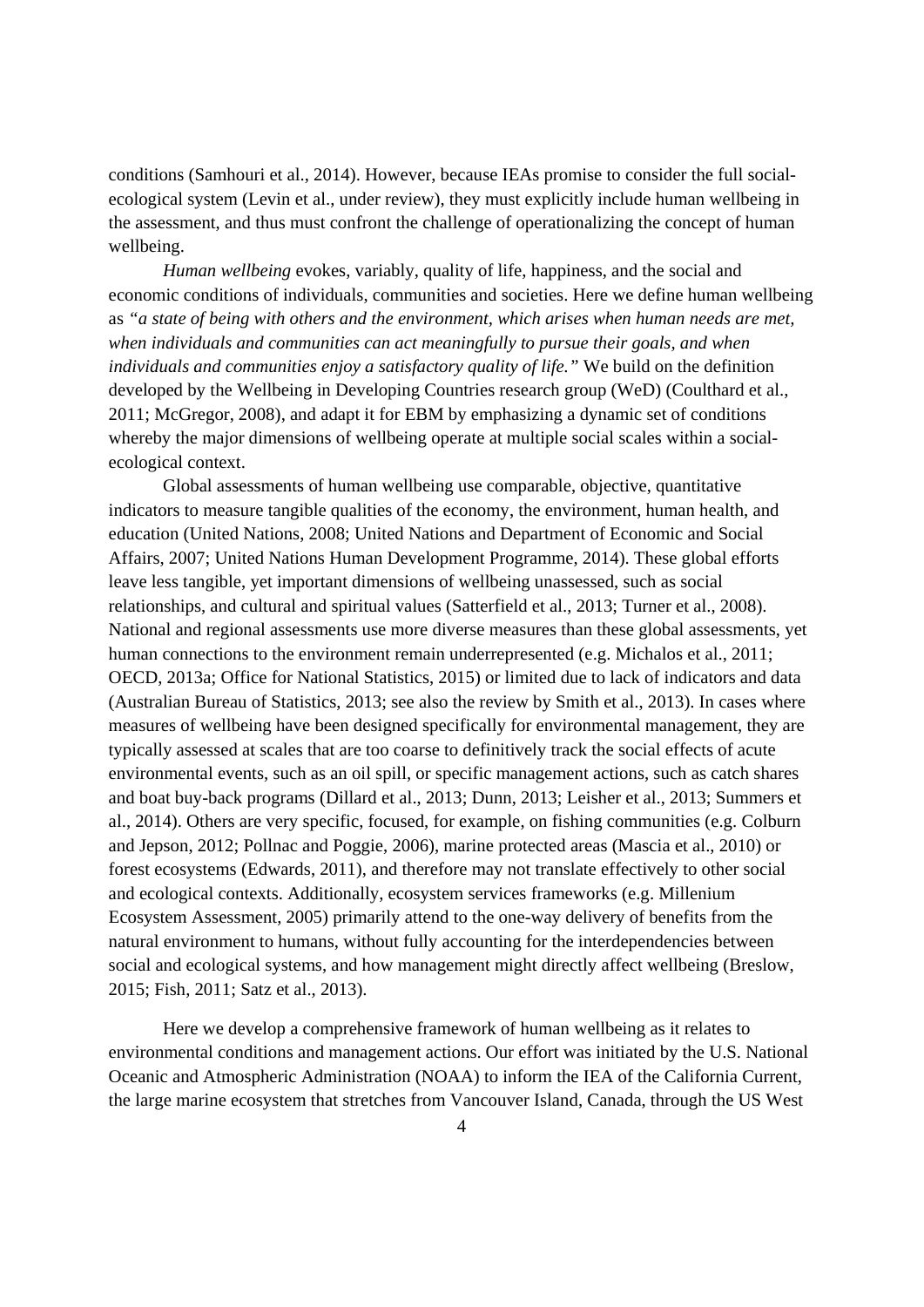Coast, to Baja California, Mexico (http://www.noaa.gov/iea/regions/california-currentregion/index.html). We combine an analysis of US marine and environmental management priorities with a synthesis of existing wellbeing concepts to advance a framework of human wellbeing that is expressly designed for EBM. Below, we propose four major constituents of wellbeing, outline a process for identifying policy-relevant attributes of wellbeing, and recommend guidelines for using the framework to select indicators and scope complementary social science research for ecosystem assessments. While our focus is on U.S. marine management, our approach is designed to be adaptable to other regions, management needs, and scales, with appropriate modifications.

#### **2. A Conceptual Framework of Human Wellbeing**

We developed a detailed conceptual framework of human wellbeing to guide the selection and analysis of social indicators for an IEA, and to help identify where complementary social science research is needed. In developing this framework, we strove to directly serve the needs of resource managers, while improving social science literacy and awareness of the multidimensionality of human wellbeing. Our framework is distinguished from several wellknown examples in its very pragmatic emphasis on management needs. While other frameworks begin with theoretical principles (e.g. Meadows 1998), empirical observations (MEA 2005), or a review of existing domains and indicators (Smith et al. 2013), ours is built on an analysis of managers' responsibilities vis a vis human wellbeing as articulated in management and policy documents. These are then augmented and organized according to social science principles. In this way, the framework focuses attention on aspects of human wellbeing for which managers, and descision-makers, may be held accountable (Cobb and Rixford 1998, Sojka 2014). The framework is furthermore designed to serve as a conceptually sound structure through which managers can meet the increasingly common expectatation to conduct ecosystem assessments using available indicators and existing data. At the same time, it serves to highlight where original social science research is needed to understand the complex, intangible, and currently understudied dimensions of human wellbeing. Finally, like many other approaches, we stress that the framework should be adapted to local social goals and values using participatory processes. Yet since public participation is not always democratic nor equitable (Cobb and Rixford 1998, Scott 2012), we deliberately build in measures of freedom and voice, equity and justice. Our framework encourages a pragmatic and conceptually robust approach to assessing human wellbeing, rather than one dictated by available indicators and data.

The resulting "4-C's" framework (Figure 1) draws inspiration from several major, independent conversations regarding human wellbeing and the human dimensions of environmental challenges. It conceptually integrates insights from fields currently underrepresented in environmental science, including anthropology, geography, and political science, with more commonly encountered approaches to wellbeing found in economics and international development (Appendix A).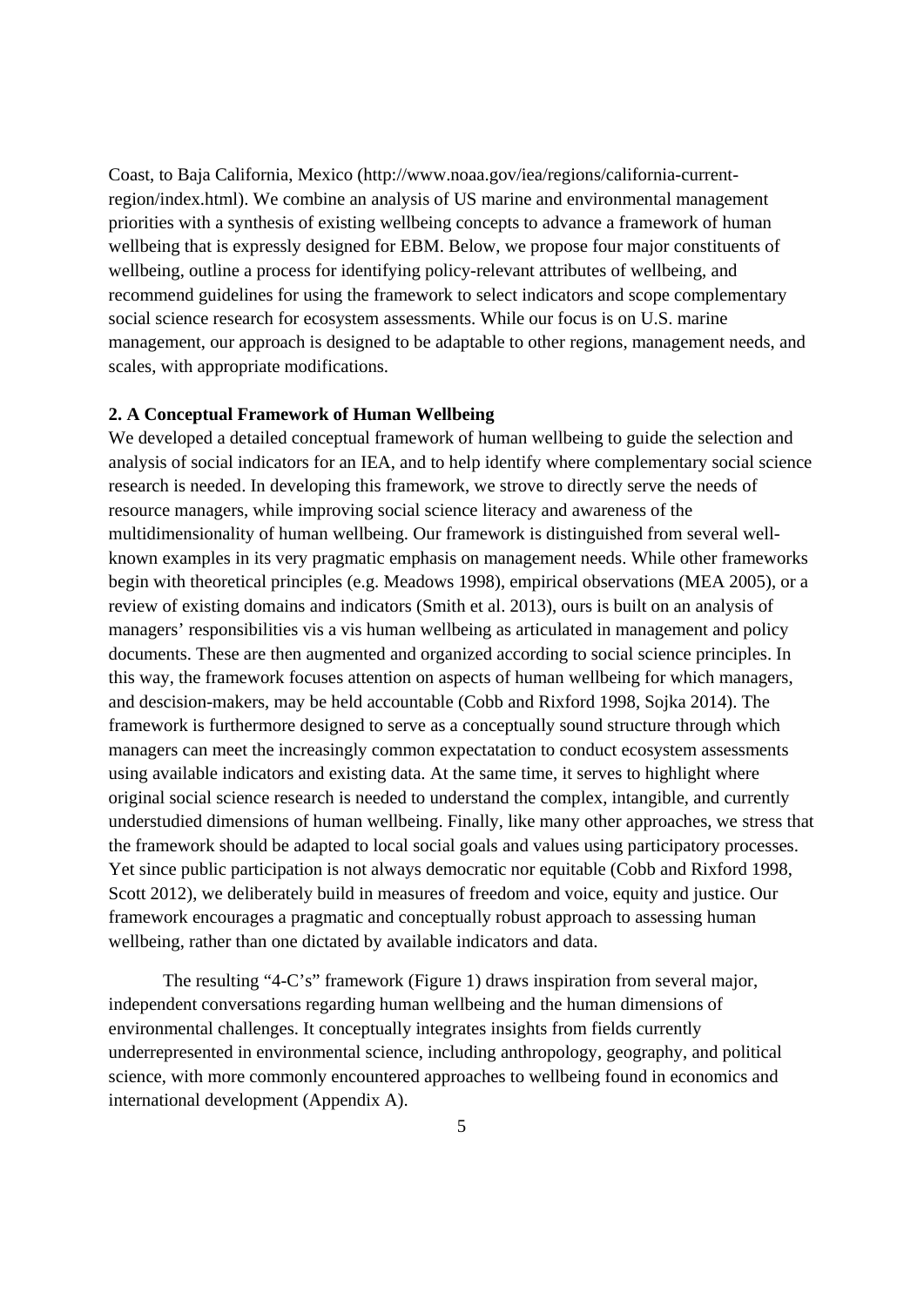

#### **Figure 1. The 4‐C's conceptual framework of human wellbeing.**

A framework of human wellbeing for EBM that calls attention to four major constituents of human wellbeing: *connections, capabilities, conditions,* and *cross-cutting domains.* Each constitutent is in turn associated with four major domains.

The framework is structured according to a set of nested categories: constituents, domains, attributes, and indicators (Figure 2).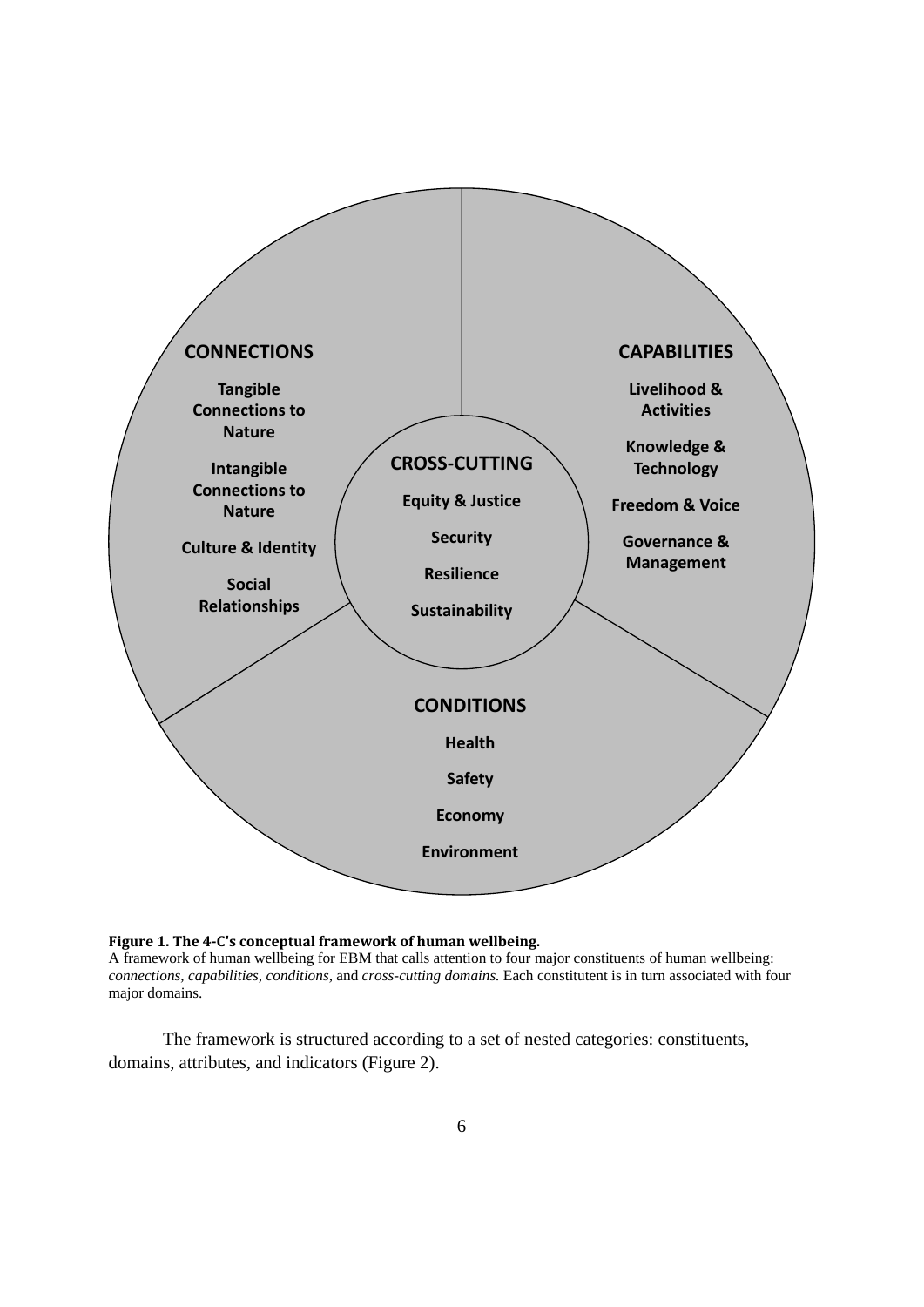



We operationalize human wellbeing by decomposing it into four major constituents: *conditions, connections, capabilities*, and *cross-cutting domains* (hence "4-C's"). Each constituent is in turn composed of four recognizable domains with relevance to EBM. Note that each constituent also reflects a clause of our definition. *Conditions* refer to circumstances in which "human needs are met," and include the tangible qualities of environment, economy, safety, and human health, which are commonly measured in general wellbeing assessments. *Connections* refer to "being with others and the environment," and include the tangible and intangible interrelationships we have with other people and with nature, and our cultural values and identities. *Capabilities* are the factors directly enabling individuals and communities to "act meaningfully to pursue their goals," including activities, knowledge systems, political participation, and governance. Finally, the *cross-cutting* domains of equity and justice, security, resilience, and sustainability suggest a state of caring for oneself, other people and living things, and sustaining our collective "satisfactory quality of life," now and into the future. These are inherent domains of wellbeing in that they impinge directly on one's wellbeing, and they are also "cross-cutting" because their status results from variabilities and interactions among all constituents.

The 4-Cs framework calls central attention to the four cross-cutting domains. *Equity and justice* are central concerns in social sciences and studies of human wellbeing, yet their significance for EBM remains underappreciated (Hicks et al., under review; Turner et al., 2008).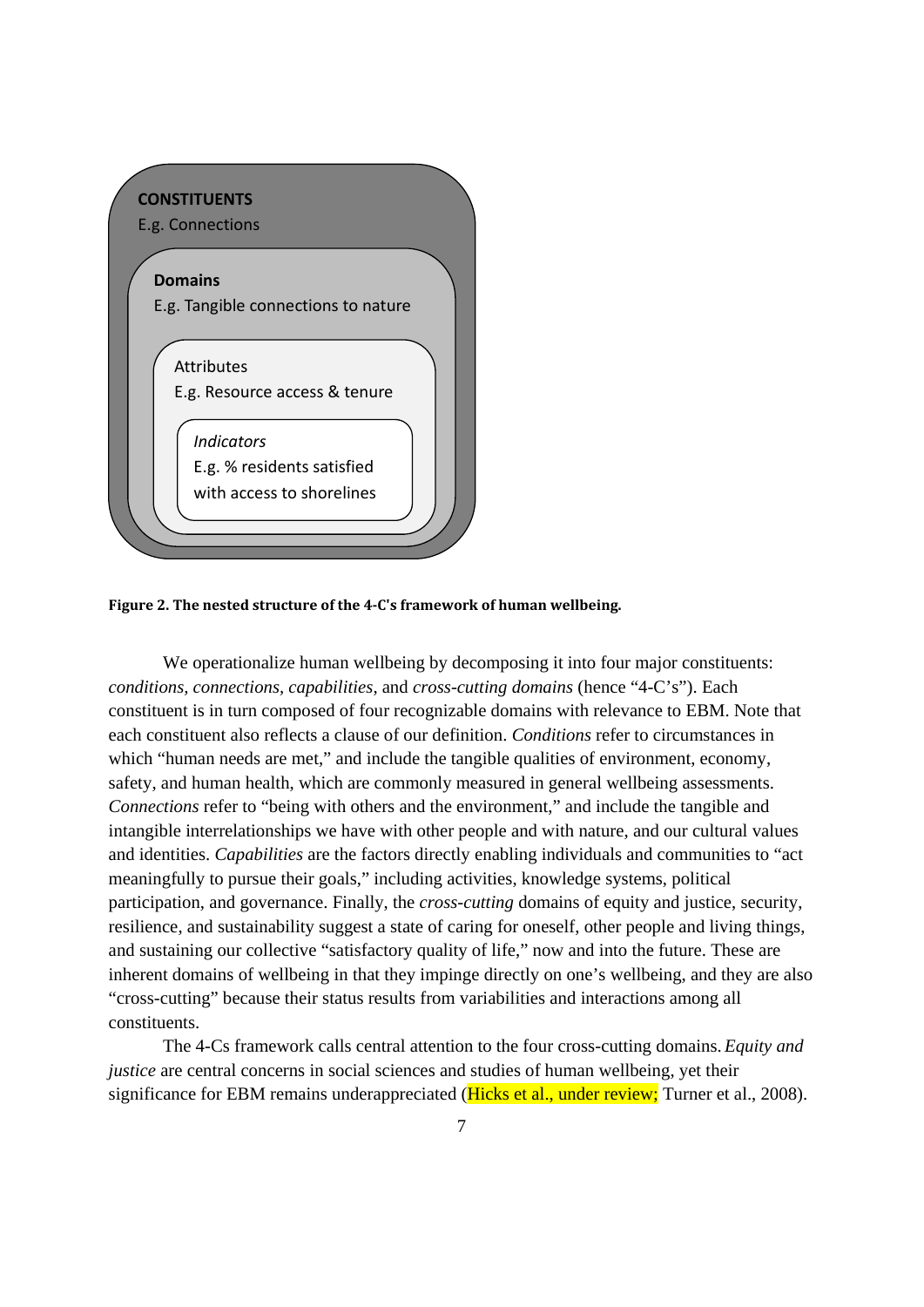Relative experiences and perceptions of inequity directly influence wellbeing: one's location in a social hierarchy contributes to one's negative or positive quality of life in a self-reinforcing pattern (Luttmer, 2004; Marmot et al., 1991; Morris and Halkitis, 2015; Wilkinson, 2010). Pragmatically, inequities in resource access and decision-making can lead to inter-group conflicts and retaliation that complicate management goals (Breslow, 2014a, 2014b; Goldman et al., 2013), and managers may have a legal responsibility to identify and reduce inequities in exposure to environmental hazards, e.g. as mandated in the US excecutive order on environmental justice (Executive Order 12898). Similarly, having confidence in the *security* of favorable conditions, such as employment or democratic governance, and in one's *resilience* or adaptability to changing conditions, such as climate change, contributes directly to one's wellbeing (Adger, 2006; Nelson et al., 2007; Smit and Wandel, 2006). More broadly, the wellbeing of human society over the long term depends on its ability to sustain all elements of human wellbeing while maintaining the quality of the environment on which it depends (Stiglitz et al., 2010).

## *2.1. Identifying and Organizing Attributes*

Identifying relevant attributes for each domain of wellbeing is an instrumental step for developing indicators of status and change. Here, attributes were identified for their social science validity, and their relevance to the social, ecological and management context of the California Current region (Table 1). In addition to providing conceptual structure, Table 1 serves as an index to an underlying database of existing indicators (Appendix B), and helps identify areas where new indicators may need to be developed. The table is designed to facilitate the selection of indicator portfolios for an IEA.

### **Table 1. Human wellbeing attributes identified for their relevance to ecosystem‐based management in the California Current region.**

Major attributes of human wellbeing identified for their relevance to ecosystem-based management in the California Current region. The left-hand column lists constituents (dark grey), domains (grey), and attributes (light grey). The right-hand column lists working definitions of attributes (in bold), and examples of indicator topics related to each attribute (in italics). See Appendix B for existing indicators relating to each attribute.

| <b>Human Wellbeing Categories</b>   | <b>Attribute Definitions</b><br><b>Indicator Topics</b>                                                                                                                                                                                          |  |
|-------------------------------------|--------------------------------------------------------------------------------------------------------------------------------------------------------------------------------------------------------------------------------------------------|--|
| <b>CONNECTIONS</b>                  |                                                                                                                                                                                                                                                  |  |
| Tangible Connections to Nature      |                                                                                                                                                                                                                                                  |  |
| <b>Resource Access &amp; Tenure</b> | Direct avenues & outcomes of access to natural resources<br>Evidence of access to natural resources (e.g. water, minerals, wildlife, fish);<br>constraints to access; land and resource ownership; modes of access; natural<br>resource harvests |  |
| <b>Access to Nature</b>             | Direct avenues & outcomes of access to nature and natural places<br>Recreational and tourism access; wildlife viewing areas; proximity to green<br>spaces, water, and open space; recreation and tourism experiences                             |  |
| Stewardship                         | Active conservation & sustainability practices<br>Protected areas; restoration; recycling; environmental education; organic                                                                                                                      |  |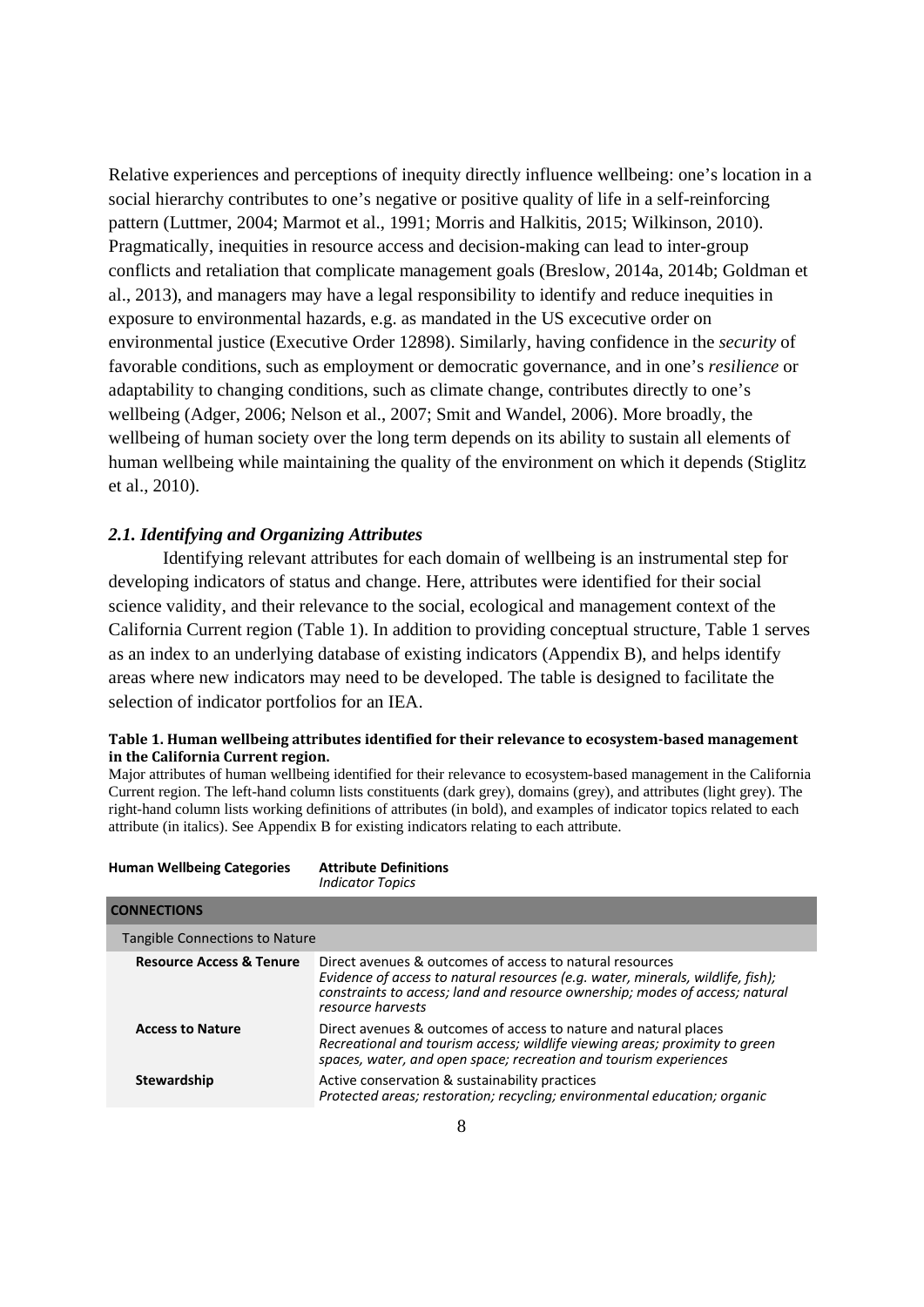|                                         | farming; ecosystem health; green building                                                                                                                                                                                                      |  |
|-----------------------------------------|------------------------------------------------------------------------------------------------------------------------------------------------------------------------------------------------------------------------------------------------|--|
| <b>Intangible Connections to Nature</b> |                                                                                                                                                                                                                                                |  |
| <b>Beauty &amp; Inspiration</b>         | Aesthetic value and creativity inspired by nature<br>Viewshed, aesthetic value, inspiration, waterfront                                                                                                                                        |  |
| <b>Sense of Place</b>                   | Meaning & identity connected to a place<br>Activities on the landscape, heritage, social and emotional connections to places                                                                                                                   |  |
| <b>Spirituality</b>                     | Sense of spirituality or connectedness with environment                                                                                                                                                                                        |  |
| <b>Culture &amp; Identity</b>           |                                                                                                                                                                                                                                                |  |
| <b>Identity</b>                         | Sense of self or community<br>Individual, household, and community symbolic sense of relationships; self-<br>definition (individually and in relation to community); sense of connection to<br>labor and environment                           |  |
| <b>Cultural Values &amp; Practices</b>  | Culture, language, & the arts<br>Languages spoken; cultural sites; cultural practices; arts; traditional ecological<br>knowledge; environmental ethos; community events                                                                        |  |
| <b>Heritage</b>                         | Generational connections to place & culture<br>Multi-generational interaction with natural resources; archeological and historic<br>sites; cultural resources; acceptable historical change                                                    |  |
| <b>Social Relationships</b>             |                                                                                                                                                                                                                                                |  |
| <b>Family &amp; Community</b>           | Personal relationships & community support<br>Family, joint family endeavors; sense of community, trust in neighbors, marriage<br>& divorce, childcare, community spaces (e.g. play grounds and community halls)                               |  |
| <b>Civil Society</b>                    | Non-governmental society<br>Private and non-profit organizations (e.g. religious, environmental, and social<br>service groups); volunteering                                                                                                   |  |
| <b>Social Diversity &amp; Integrity</b> | Social fabric & inter-community relations<br>Demographic characteristics (population, density, race/ethnicity, immigration<br>and emigration, age and gender distributions); trust in people; inter-group<br>relations; refugees; urbanization |  |
| <b>CAPABILITIES</b>                     |                                                                                                                                                                                                                                                |  |
| <b>Livelihood &amp; Activities</b>      |                                                                                                                                                                                                                                                |  |
| <b>Subsistence</b>                      | Harvesting food & materials for self, family, or community<br>Subsistence harvests, access to resources and knowledge, ability to meet costs<br>and obtain permits                                                                             |  |
| <b>Job Quality</b>                      | Job quality<br>Job duration, employment options, living wage, benefits & flexibility, job<br>satisfaction                                                                                                                                      |  |
| <b>Recreation &amp; Tourism</b>         | Recreation and tourism assets, opportunities, & attendance                                                                                                                                                                                     |  |
| <b>Time for Fulfilling Activities</b>   | Amount of leisure time<br>Time spent working, commuting, volunteering, voting, recreating; work-life<br>balance                                                                                                                                |  |
| <b>Knowledge &amp; Technology</b>       |                                                                                                                                                                                                                                                |  |
| <b>Education &amp; Information</b>      | Possession & transmission of knowledge, information & skills<br>Literacy rates; educational access, attendance and achievement; training;<br>qualifications; access to information; advisories; outreach; specialized knowledge<br>& skills    |  |
| <b>Research &amp; Technology</b>        | Production of new knowledge & tools<br>Support for and level of research and technology; patents; access to technology<br>and data; ability to produce/contribute new knowledge                                                                |  |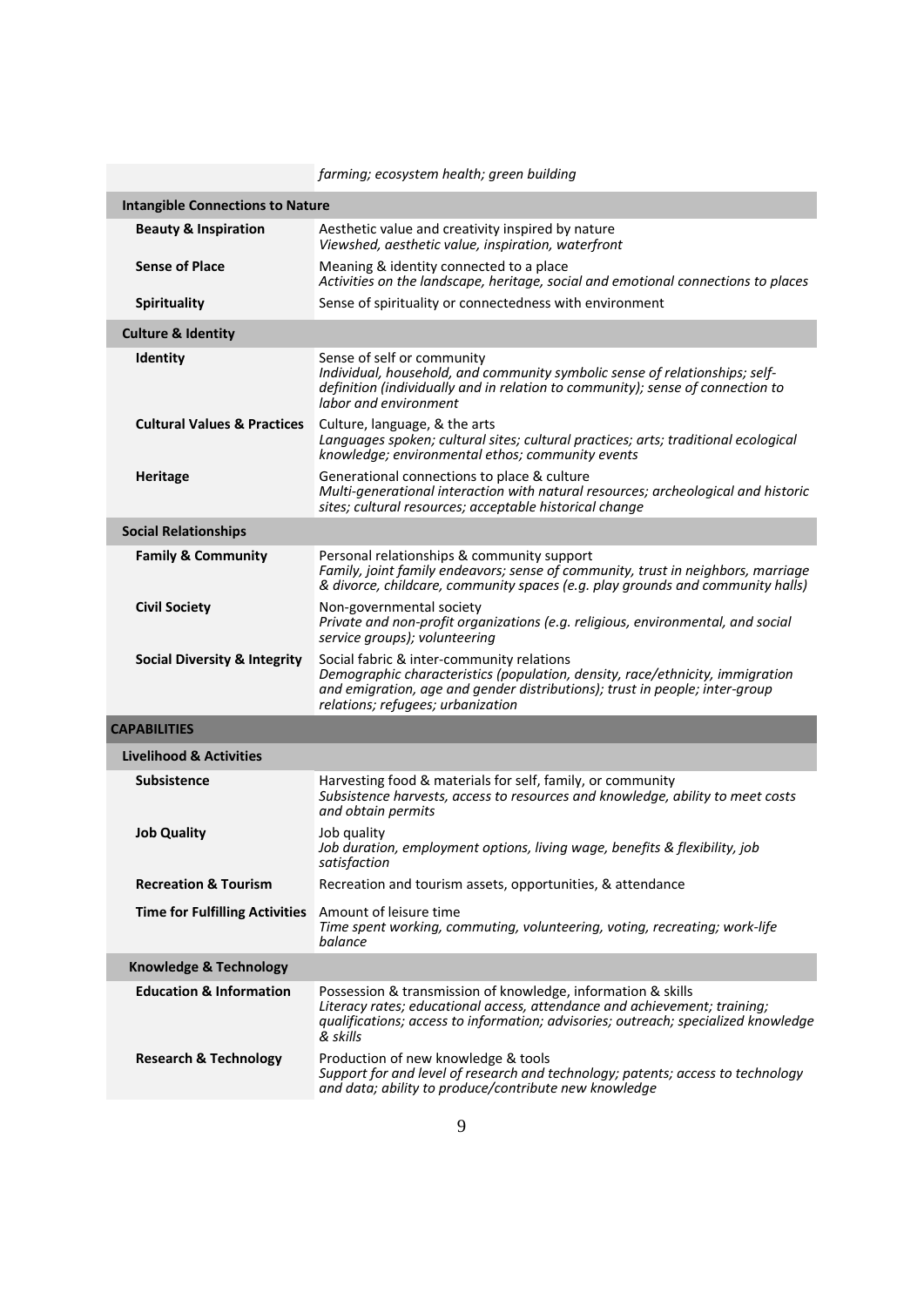| <b>Freedom &amp; Voice</b>            |                                                                                                                                                                                                                                                                                 |
|---------------------------------------|---------------------------------------------------------------------------------------------------------------------------------------------------------------------------------------------------------------------------------------------------------------------------------|
| <b>Self-Determination</b>             | Independence, agency, freedom from social or governmental constraints<br>Autonomy and ability to control one's own life; financial independence and debt;<br>access to credit                                                                                                   |
| <b>Political Participation</b>        | Having a voice in decision-making<br>Voting; participation in decision-making processes and leadership; stakeholder<br>processes; exercising rights; interest in politics                                                                                                       |
| Sovereignty                           | Self-governance & tribal sovereignty<br>Local, regional or tribal control; treaty rights                                                                                                                                                                                        |
| <b>Governance &amp; Management</b>    |                                                                                                                                                                                                                                                                                 |
| <b>Resource Management</b>            | Governmental management of natural resources<br>Effectiveness of management; perceptions of management; permits &<br>regulations; adequate funding and staff capacity for achieving management<br>objectives; partners and collaboration; voice and participation in management |
| <b>Public Services</b>                | Governmental social services<br>Health & human services; public utilities & transit; public expenditures                                                                                                                                                                        |
| <b>General Governance</b>             | Principles and practices of effective governance<br>Public debt, taxes, governmental expenditures; inter-agency coordination;<br>transparency                                                                                                                                   |
| <b>CONDITIONS</b>                     |                                                                                                                                                                                                                                                                                 |
| <b>Health</b>                         |                                                                                                                                                                                                                                                                                 |
| Food                                  | Food & water access, quality, & security<br>Agricultural and fisheries harvests; food & drinking water access, abundance,<br>quality, security & sovereignty; nutrition; fertilizers & pesticides                                                                               |
| <b>Physical Health</b>                | Health conditions, access to health care & healthy choices<br>Disease, injuries, life expectancy, birth and death rates, mortality; access to<br>health care, healthy food & lifestyle; health advisories; perceptions of health                                                |
|                                       | Emotional & Mental Health Mental health, emotional wellbeing, & perceived quality of life<br>Happiness, attitude, trust, subjective wellbeing, stress, depression, suicide rates                                                                                                |
| <b>Safety</b>                         |                                                                                                                                                                                                                                                                                 |
| <b>Disaster Preparedness</b>          | Preparedness for large-scale environmental disasters Preparedness for oil spills,<br>tsunamis, climate change, severe weather; density in hazard zones;<br>communications infrastructure; number of events; life and value lost                                                 |
| <b>Physical Safety</b>                | Safety at work and at home<br>Occupational risks and emergency services, building codes, injuries                                                                                                                                                                               |
| <b>Peace &amp; Security</b>           | Presence, absence and prevention of violence and war<br>Crime, non-compliance, emergency services, sense of personal safety, acts of<br>violence, refugees                                                                                                                      |
| <b>Economy</b>                        |                                                                                                                                                                                                                                                                                 |
|                                       | Local & Informal Economies Exchange of goods and services locally and/or outside of money economy<br>Farmers' markets; local producers & consumers; gifting, bartering, trading;<br>value, volumes and percentages of reciprocal and in-kind "transactions"                     |
| <b>Material Wealth &amp; Security</b> | Material assets & consumption<br>Resources consumed, possessions, costs & affordability, basic needs, poverty,<br>debt, access to credit, material security                                                                                                                     |
| <b>Employment &amp; Income</b>        | <b>Employment and income levels</b><br>Jobs, wages, and income overall & by sector and social variables; sector diversity<br>within a population; poverty (see "job quality" for other employment<br>characteristics)                                                           |
| <b>Industry &amp; Commerce</b>        | Commercial & industrial production, trade & revenue<br>GDP, investment, general economic activity, business & industry sector                                                                                                                                                   |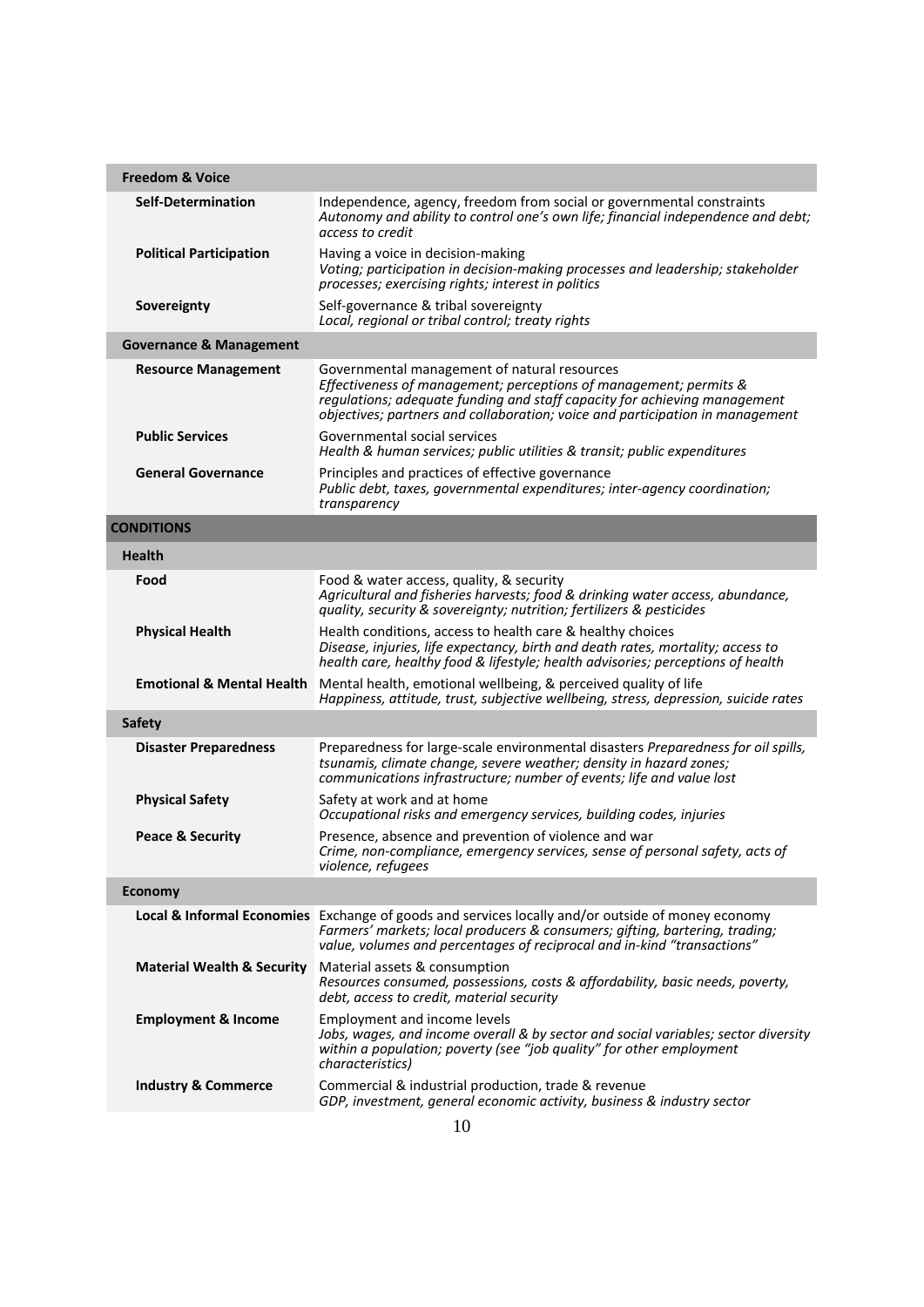|                                                        | characteristics, commercial resource harvests and extraction                                                                                                                                                                        |
|--------------------------------------------------------|-------------------------------------------------------------------------------------------------------------------------------------------------------------------------------------------------------------------------------------|
| <b>Environment</b>                                     |                                                                                                                                                                                                                                     |
| Infrastructure                                         | The human built environment<br>Roads, ports, housing & transit; development configurations; recreational assets;<br><i>impervious surface</i>                                                                                       |
| <b>Pollution &amp; Waste</b>                           | Anthropogenic pollution & biotoxins<br>Municipal & hazardous waste, sanitation, recycling, air & water quality, carbon<br>emissions, shellfish & beach closures, fish consumption advisories, surface<br>filtration & run-off       |
| <b>Environmental Quality</b>                           | Quality or condition of natural environment & natural resources<br>Ecosystem health, integrity, productivity; land use intensity; soil & water quality;<br>invasive species, habitat fragmentation & degradation; restored habitats |
| <b>Resource Abundance &amp;</b><br><b>Distribution</b> | Quantity and coverage of natural resources and ecosystem types<br>Land cover, use & designations; species assemblages & abundances; protected<br>areas, parks, & gardens                                                            |
| <b>CROSS-CUTTING</b>                                   |                                                                                                                                                                                                                                     |
| <b>Equity &amp; Justice</b>                            | Comparisons for all attributes among gender, age, ethnicity, income & other<br>variables; evidence of racism & discrimination; rights; human rights violations                                                                      |
| <b>Security</b>                                        | Evidence of stability of favorable conditions among all other attributes, and<br>ability to plan future in the short-term                                                                                                           |
| <b>Resilience</b>                                      | Evidence of social-ecological adaptability to changing conditions among all other<br>attributes                                                                                                                                     |
| <b>Sustainability</b>                                  | Sustainability in the long-term for all other attributes and activities: long-term,<br>multi-generational practices; fossil fuel production and consumption; depletion<br>of non-renewable resources; species extinctions           |

We used a systematic process to develop the 4-Cs framework, aiming for both management relevance and conceptual validity. We first identified human wellbeing priorities articulated in U.S. governmental documents. We reviewed twelve major U.S. federal legislative, policy, science, and management documents guiding management of the U.S. west coast marine and coastal region (Table 2). We used qualitative analysis techniques and employed AtlasTi software to select and code keywords, phrases and paragraphs that described how the marine environment and marine management are thought to benefit people directly, or that reflected social goals for marine policy and management.

### **Table 2. U.S. legislative, policy, science and management documents pertaining to marine and coastal management of the California Current region initially analyzed for attributes of wellbeing.**

**Legislative documents**  Magnuson Stevens Act Amended (2007) National Marine Fisheries Service National Standards Guidelines (2009)

**Policy documents**  Executive Order: Stewardship of the Ocean, Our Coasts, and the Great Lakes (2010) Ocean Policy Task Force Final Recommendations (2010) Ocean Research Priorities Plan Update (2013) National Ocean Policy Implementation Plan (2013)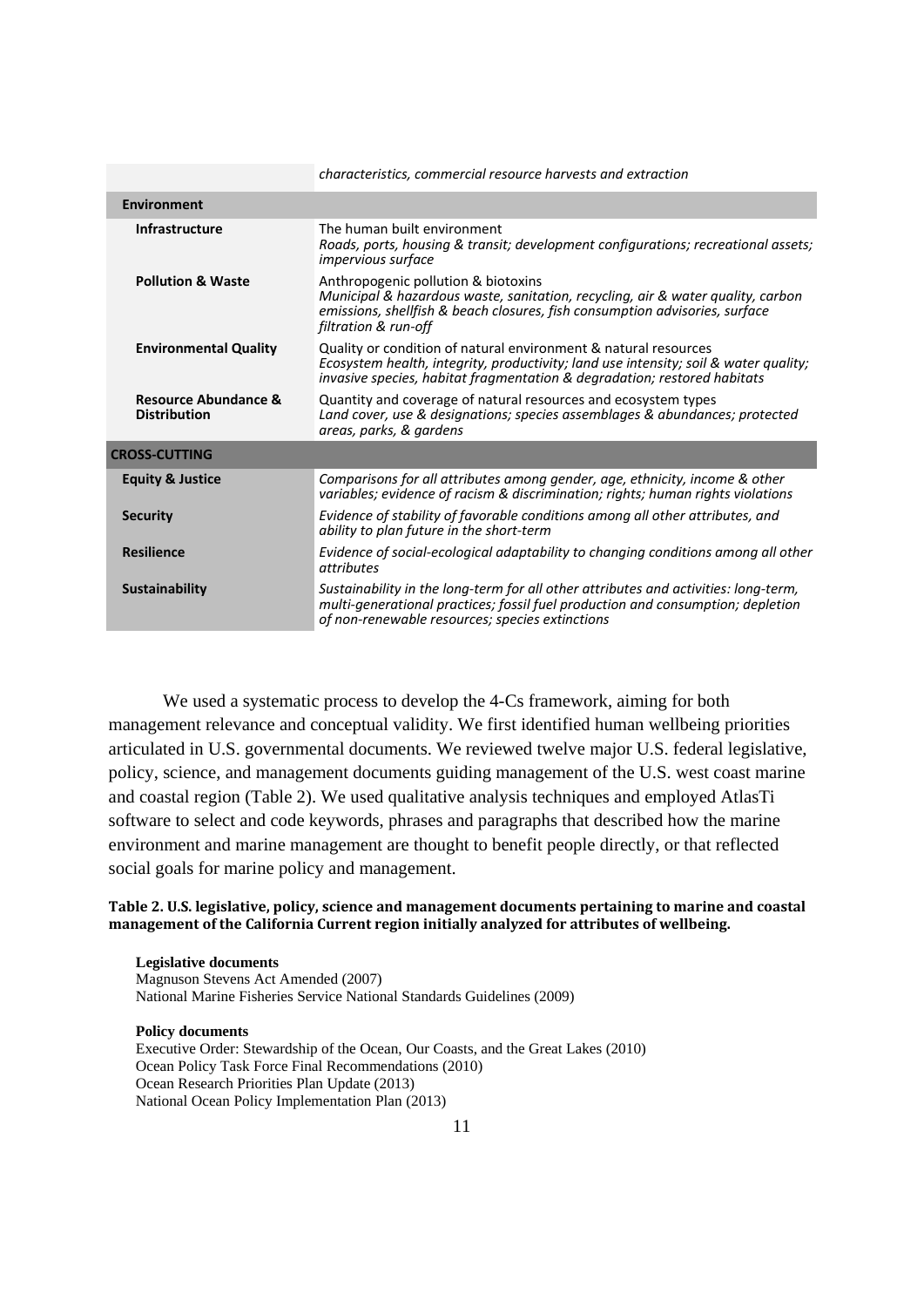#### **Science and management documents**

California Current Integrated Ecosystem Assessment Report Summary (2012) California Current Integrated Ecosystem Assessment Human Dimensions Chapter (2013) California Current Integrated Ecosystem Assessment Engagement Chapter (2013) Pacific Fisheries Management Council Draft Indicators (2013) Pacific Fisheries Management Council Pacific Coast Ecosystem Fishery Plan (2013) Pacific Fisheries Management Council Pacific Coast Fishery Ecosystem Plan Ecosystem Initiatives Appendix (2013)

Using the same technique, we next identified attributes of wellbeing articulated in reports of the Commission on the Measurement of Economic Performance and Social Progress (also known as the Sarkozy Commission), a high profile initiative led by internationally-recognized social scientists to identify alternatives to gross domestic product (GDP) as a metric of human progress (Alkire, 2008; Stiglitz et al., 2010; Stiglitz and Sen, 2009).

We then compared the two lists of attributes. Many of the major areas of wellbeing expressed in these two sets of documents overlap, while others are unique to each source (Table 3). Those unique to the legislative and policy documents suggest areas of wellbeing that may be of specific interest to U.S. environmental decision-makers and managers. Areas unique to the Sarkozy Commission reports may suggest concepts of wellbeing developed in the social sciences that have not yet captured the attention of U.S. environmental managers. Together, they begin to construct a comprehensive typology of human wellbeing applicable to EBM in the California Current region.

**Table 3. Preliminary attributes of wellbeing resulting from an analysis of US governmental documents (Table 2) and the Sarkozy Commission reports (Alkire, 2008; Stiglitz et al., 2010; Stiglitz and Sen, 2009).**  $\#$  = domains unique to the US governmental documents; \* = domains unique to the Sarkozy Commission reports.

- # Archaeological/Historic Heritage Jobs/Livelihood/Employment
- \* Civil Society \* Personal Activities/Time Allocation
- # Community Vibrancy/Integrity/Stability/Adaptability Public/Political/Democratic Participation Conflict Reduction/Resolution Recreation and Tourism Cultural Values/Traditions/Valued Practices Resilience/Hazards Preparedness Demographics – Diversity/Density **# Resource Access, Availability, Utility**
- # Diversity/Multiple Resource Users Science/Research/Knowledge Education/Outreach/Awareness Security/Peace/Safety
- \* Emotion/Attitude Social Capital Environmental Quality Social Justice/Equity
- # Environmentalism/Stewardship/Conservation \* Social Relationships
- # Food/Nutrition/Food Security # Subsistence Health (Physical and Mental)  $\qquad \qquad \qquad \qquad$  Wonder/Spirituality/Existence Value
- \* Identity

 Agency/Self-Governance/Sovereignty Infrastructure/Built Environment/Housing Beauty/Aesthetics/Amenities Local Economies/Corporate Consolidation Certainty/Predictability/Ability to Plan Future Material Wellbeing/Wealth/Prosperity/Economic Security

- Commerce/Trade/Revenue Place Attachment/Sense of Place/Place-Based
	-
	-
	-
- Governance/Management/Public Services Sustainability/Future Generations' Wellbeing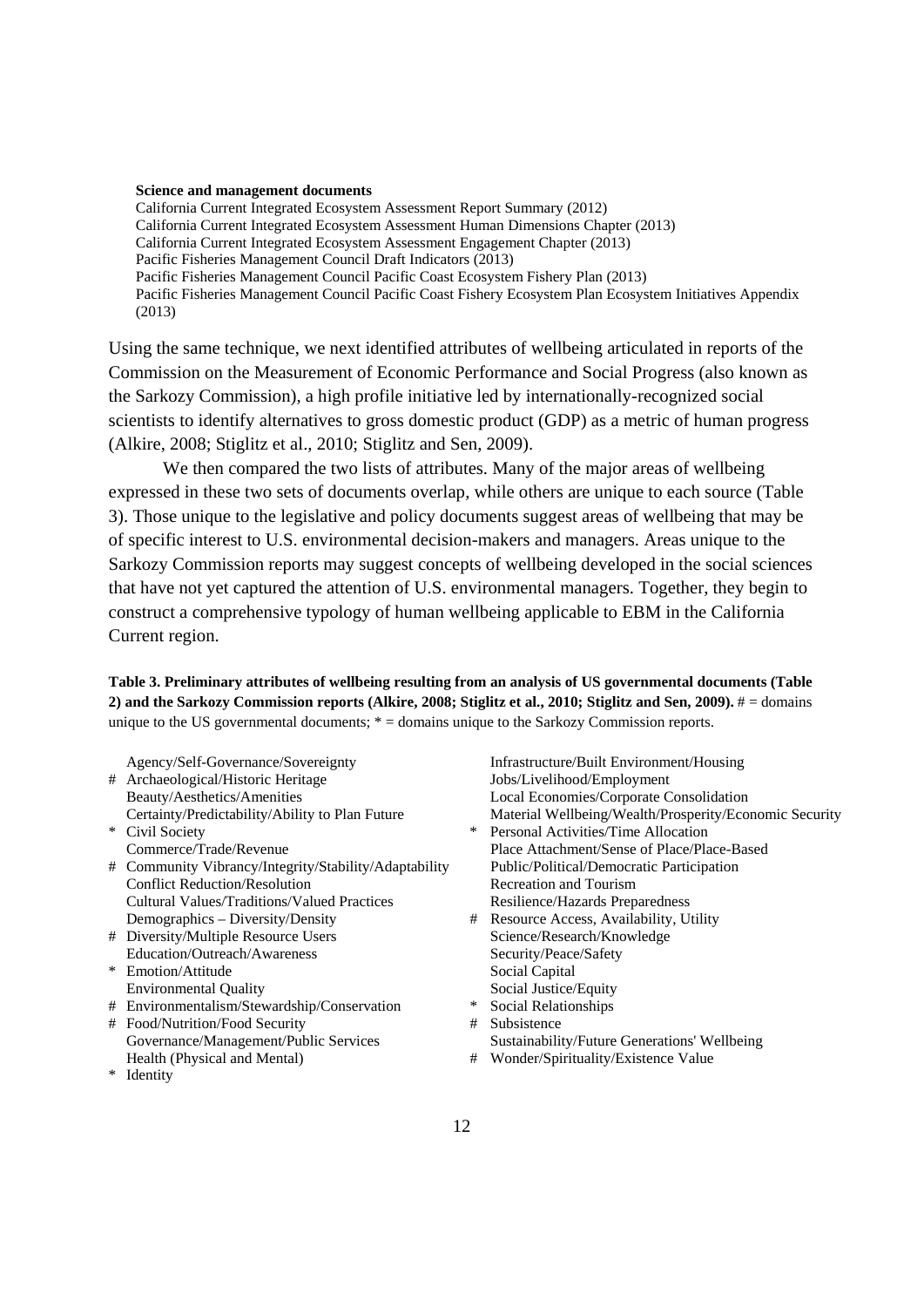We tested the operational utility of this preliminary list of attributes by using it to organize and code 2300 existing indicators (Appendix B). While the preliminary list proved to be relatively stable, this step led us to add or modify several attributes in order to accommodate the wide range of existing indicator topics. We further tested the ability of the list to capture human wellbeing priorities identified in several additional governmental documents (Appendix D), including general US and Canadian federal environmental legislation and the UN Declaration on the Rights of Indigenous People. In these ways, the list of attributes was tested and modified for applicability to regions beyond the U.S. west coast.

Finally, we organized these preliminary attributes into thematic clusters that became the domains of our conceptual framework. We then worked in an iterative fashion to modify the categories and wording of the domains and attributes to achieve a final list that reflected our shared expertise regarding human wellbeing, resonated with key subjects in the social science and management literatures, and could serve as an index to existing indicators (Table 1).

#### **3. Guidelines for Operationalizing the Framework**

The 4-C's framework is designed to assist in selecting a conceptually valid and pragmatic set of social indicators for EBM, and to outline where additional social science research is needed. To operationalize the 4-Cs framework, and by way of discussion, we provide the following guidelines. (For detailed examples of guidelines 2 and 3 see Breslow et al., n.d. For best practices in social science research methods and data, see Charnley et al. n.d.).

*1. Tailor the framework to the context of interest.* Although designed for generalizability, the 4-Cs framework was initiated for the U.S. west coast region, and will need to be modified for other contexts. To achieve local validity while maintaining conceptual validity, the goal is to revise domains, attributes, and indicators so they are meaningful to the intended audience, while still reflecting the major constituents of wellbeing. Large-scale and comparative assessments must take special care to ground-truth local validity before generalizing results across diverse social groups and geographies. Contextual relevance can be achieved through analysis of stated management goals and responsibilities for the region of interest, as illustrated above (see also Sojka, 2014), contextual research such as historical and ethnographic studies, and participatory processes that identify local social goals and concepts of wellbeing (e.g. see Biedenweg et al., 2014; Britton and Coulthard, 2013; Donatuto et al., 2014, 2011). The latter may entail public meetings with representative decision-makers and stakeholders, community meetings, focus groups, and in-depth interviews. Note that this is a major step still required for the California Current indicators. In addition to improving the final set of indicators, participatory processes can themselves improve human wellbeing by fostering social relationships and trust (Eldridge, 2013; Fraser et al., 2006; Levine and Feinholz, 2015; Scott, 2012).

*2. Identify and conceptualize focal attributes.* Indicators serve multiple purposes, from technical analyses to symbolic communication, and they require resources to develop and use. It may not be desirable, nor feasible, to develop indicators for all attributes in Table 1. This raises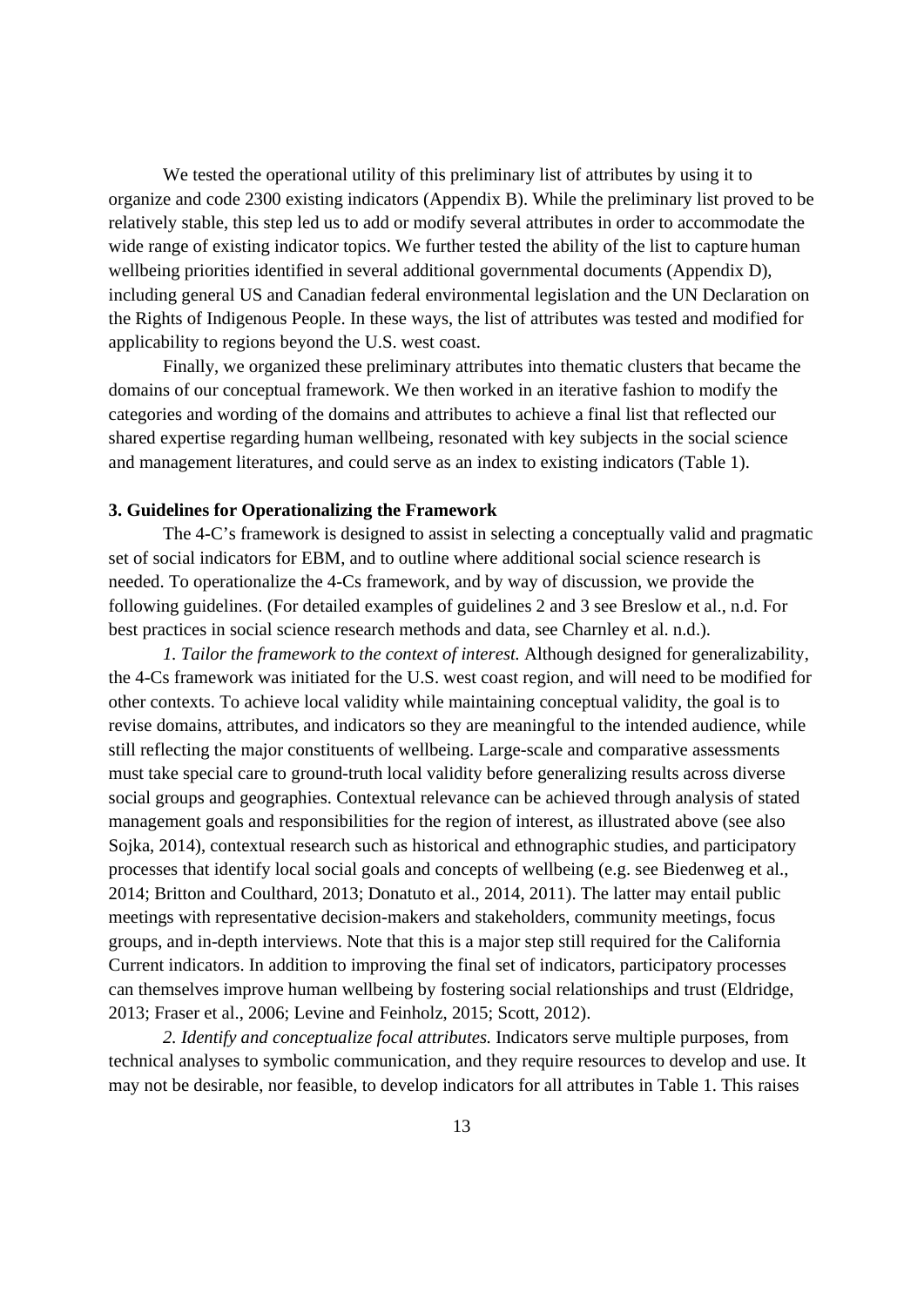the question of how to select a small set of indicators that collectively reflect the complexity of human wellbeing. One solution is to work with managers and stakeholders to identify a subset of priority areas of wellbeing, here called *focal attributes*, with at least one drawn from each of the outer constituents of the framework (conditions, connections, and capabilities). If fully conceptualized, focal attributes can reflect the breadth of wellbeing while focusing indicators on priority areas. This is because, despite the analytic need for distinct categories, attributes of human wellbeing are not inherently mutually exclusive entities (Alkire, 2008). An in-depth conceptualization of each *focal attribute* will reveal that it overlaps with many of the other attributes in the conceptual model. For example, "resource access" depends on many factors, such as environmental and economic conditions, physical health, social relationships, and participation in resource management decisions (Breslow et al., n.d.). Thus, as a focal attribute, "resource access" can provide insight into each of these related attributes of wellbeing, with an emphasis on their significance with respect to accessing natural resources. In this way, carefully selecting a set of *focal attributes* can create a more manageable, yet still balanced framework through which to select indicators.

*3. Develop a set of indicators for each focal attribute, and identify where complementary research is needed.* Choosing indicators for a specific attribute typically involves compiling available candidate indicators, screening them according to predefined criteria, and selecting parsimonious sets that serve the purpose at hand (James et al., 2012; Kershner et al., 2011; Levin et al., 2009). To facilitate the selection process, we developed a database of nearly 2300 existing social indicators (Appendix B) compiled from 34 projects around the world (Appendix C) and coded each indicator with relevant attributes from Table 1. With this database, one can quickly identify a list of indicators pertaining to one or more attributes. If needed, additional indicators can be added to the database, and the coding scheme can be modified. Standard guidelines outline criteria for selecting valid and measurable indicators; specific criteria for IEA indicators are sensitivity and responsiveness to environmental or management change (Gregory, 2012; Keeney and Gregory, 2005). With these criteria, new indicators may need to be developed to fully assess human wellbeing in an EBM context (Breslow et al., n.d.).

After the screening process has identified a short list of candidate indicators, it is important to evaluate them for their coverage of desired qualities. For example, it may be desirable to measure indicators that provide insight into wellbeing at various levels of social organization (individual, community, societal); that track leading causes as well as lagging consequences of change; and that can provide general as well as specific insights into wellbeing. In particular, social indicators, unlike biophysical indicators, can be both *objective* and *subjective*, meaning they can measure both externally observable features of wellbeing, as well as how people perceive their own wellbeing -- which is in itself an important dimension of wellbeing. For example, an objective measure of "resource access" might be miles of publicly accessible shoreline, while a subjective measure might be whether a respondent feels they have sufficient access to the shoreline. We suggest it is important to develop a mix of objective and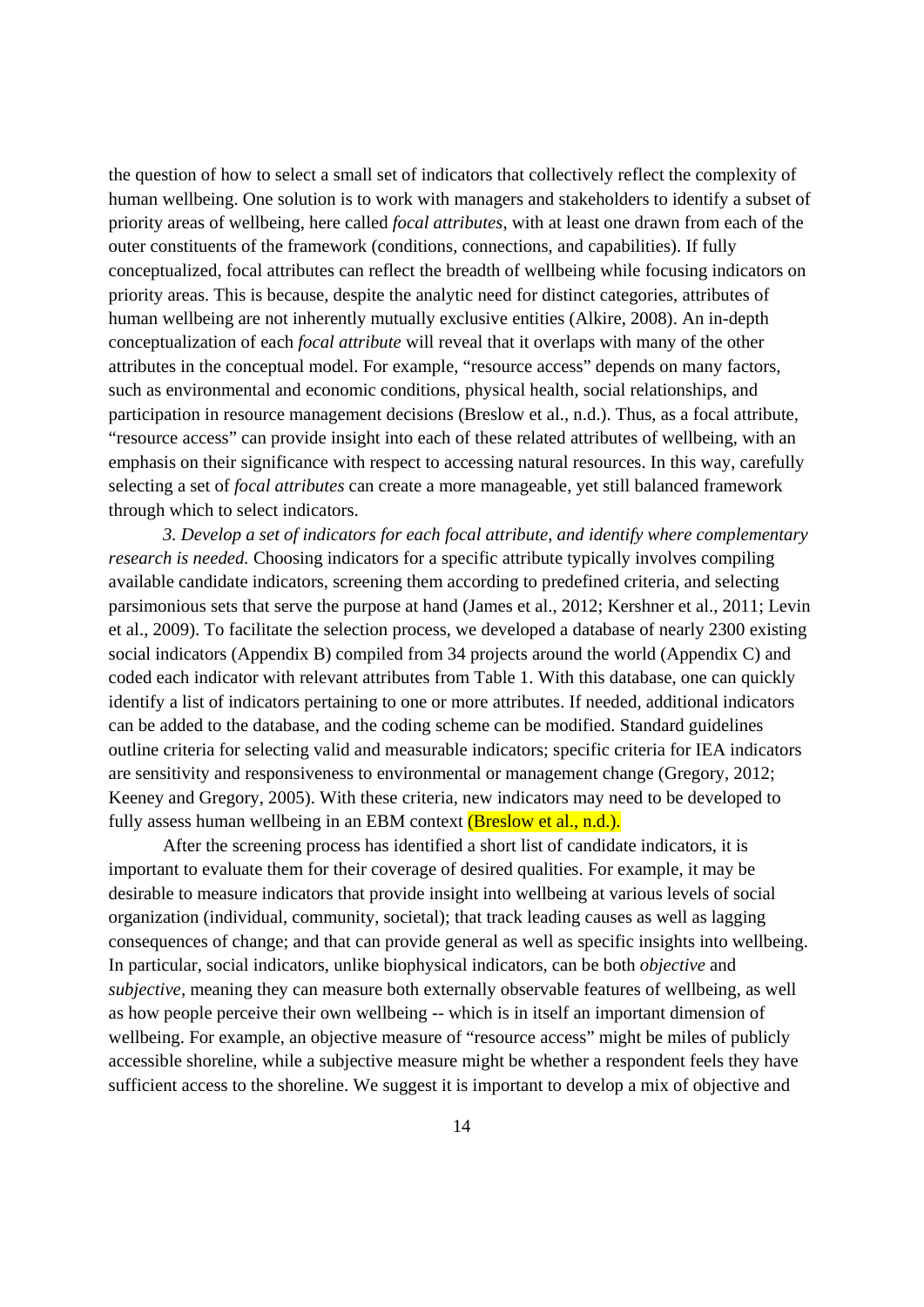subjective indicators for each focal attribute, to enable comparisons among objective circumstances, test how they relate to subjective experiences, and assess if and how both differ across social variables.

At this stage it is important to evaluate whether existing indicators and data can adequately assess focal attributes, and overall human wellbeing in the region or community. Such a gap analysis can help identify where complementary qualitative or quantitative social science research may be needed, such as to assess the less tangible dimensions of wellbeing and the interrelationships among multiple dimensions of wellbeing.

*4. Measure indicators, and conduct cross-cutting analyses, and contextual research.* Both quantitative and qualitative data are valuable for measuring and assessing social indicators. Quantitative data presented in tables, charts, and maps can quickly communicate status and trends in human wellbeing. Qualitative information can provide essential detail regarding the contexts and causal relationships that explain if and how those trends are related to environmental and management changes. Qualitative data often provide more robust insight into certain domains of human wellbeing, such as culture and identity, and intangible connections to nature. However, sufficient data of either type may not be readily available, and new data collection will likely be necessary. Specifically, measuring subjective indicators will likely require surveys and interviews.

A crucial step is to analyze indicators across social variables and time in order to assess cross-cutting domains. While aggregated indices or average indicator values can be useful, measuring and comparing the wellbeing of different social groups is necessary in order to reveal inequities (Daw et al., 2011). Furthermore, measuring attributes over time – whether using historical data or periodic monitoring – enables assessment of the degree of security, change, and resilience to disruptive change that individuals and communities experience in multiple aspects of their lives. At the broadest scale, an assessment of social-ecological sustainability entails evaluating key variables, such as energy production and consumption, resource use and condition, and social equity, as to whether they can collectively persist in desired conditions over multiple generations (Stiglitz and Sen, 2009).

Finally, research into the historical and social context of the region and community is essential for accurately interpreting the significance of indicator results (Breslow 2014b, Charnley et al. n.d.).

### **4. Conclusion**

With increasing attention to the human dimensions of environmental problems, efforts are underway to assess the effects of changing environmental conditions on human wellbeing. Here, we present and operationalize a comprehensive framework to guide the selection of indicators and outline a complementary research agenda. The framework is designed to promote structured, transparent, and comprehensive indicator sets and research that can capture how all major constituents of wellbeing are affected by both environmental changes and management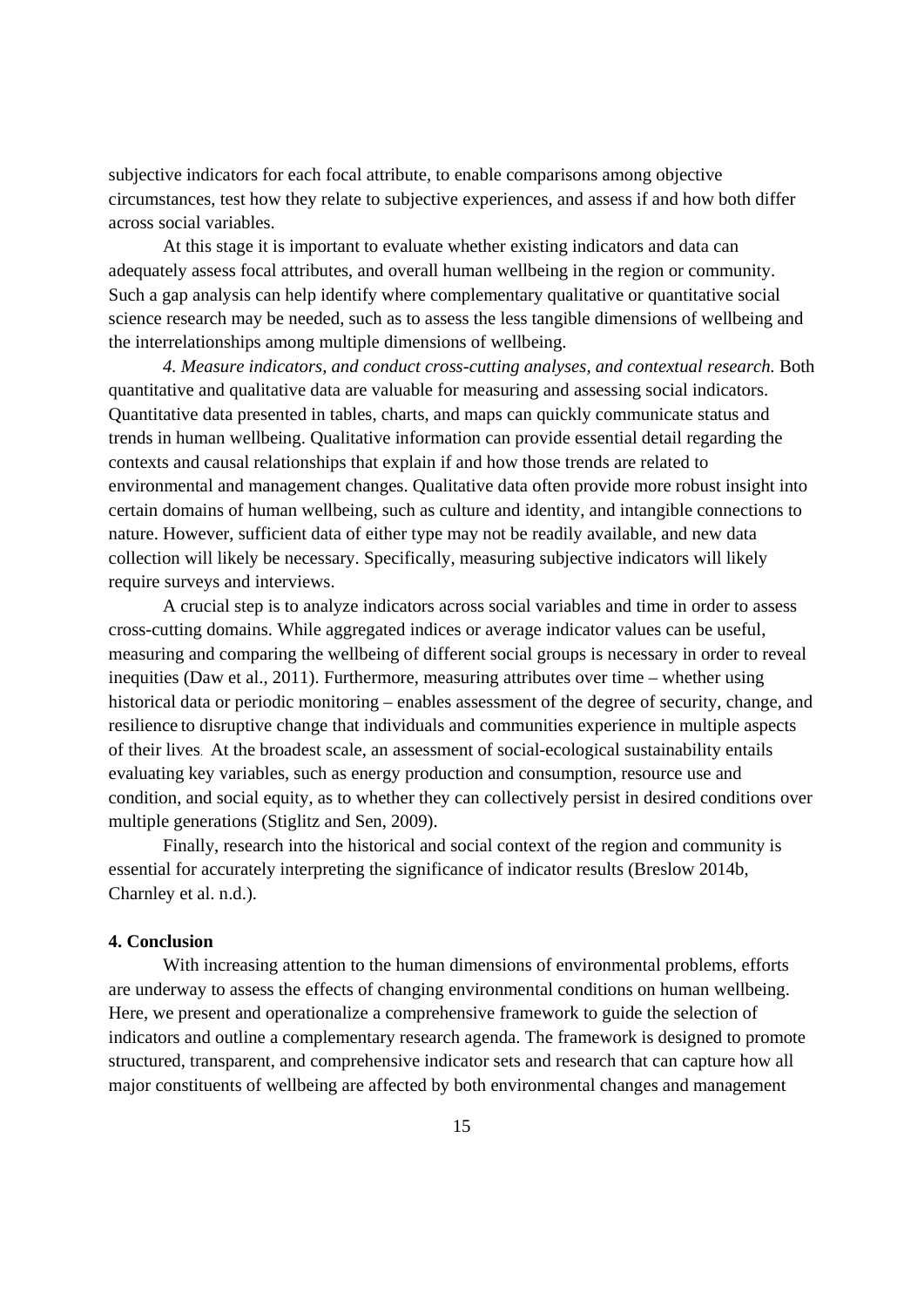strategies. We offer this framework in the spirit of encouraging richer engagement with the social sciences in EBM, a deeper understanding of the human-environment relationship, and, ultimately, the meaningful improvement of human wellbeing as an integral part of planetary sustainability.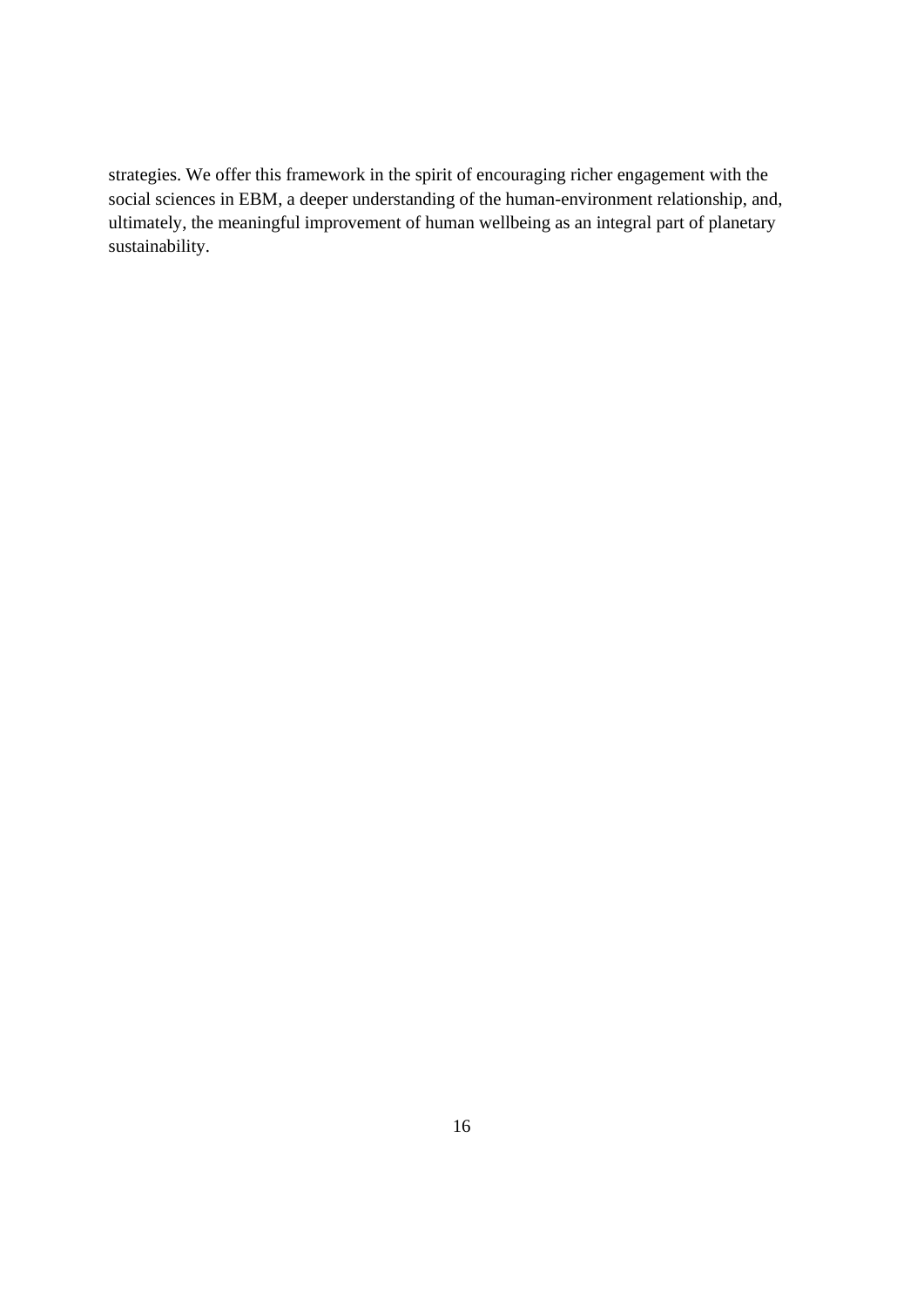### **APPENDICES**

#### **Appendix A. Major fields of literature informing the 4‐C's framework.**

- The human wellbeing, social wellbeing, community well-being, quality of life, happiness, and international development literatures, which emphasize consideration of capabilities and capacity (e.g. Alkire, 2008; Donoghue and Sturtevant, 2007; Kusel, 2001; Sen, 1997), the social goal of poverty alleviation (e.g. Coulthard et al., 2011; Gough and McGregor, 2007), subjective wellbeing (e.g. OECD, 2013b), and the importance of analyzing cross-cutting themes of equity and sustainability separately from other components (e.g. Daw et al., 2011; Stiglitz and Sen, 2009);
- literature in anthropology, geography and political science that emphasizes how nature and culture are coconstituted (e.g. Cronon, 1996; Fairhead and Leach, 1996), and the implications of environmental governance for questions of self-determination, equity, social justice, and social change (e.g. Agrawal and Lemos, 2007; Brechin et al., 2002; Ghimire and Pimbert, 1997; Ribot and Peluso, 2003);
- the ecosystem services literature, including the Millennium Ecosystem Assessment and IPBES frameworks, which draw special attention to the tangible and intangible benefits and values of ecosystems to people (Díaz et al., 2015; Millennium Ecosystem Assessment, 2005);
- the social-ecological systems and resilience literatures, which emphasize the ability of systems to withstand and adapt to changes over time (e.g. Adger, 2000; Berkes and Ross, 2013; Folke, 2006; Folke et al., 2010);
- the social impact assessment literature, particularly with respect to community vulnerability, livelihoods and job quality (e.g. Charnley et al., 2012; Jepson and Colburn, 2013; Pollnac et al., 2006; Pollnac and Poggie, 2006);
- existing US ecosystem assessments and resource agency reports, which emphasize the condition of the natural environment, commercial benefits of natural resources, anthropogenic impacts on the natural environment such as pollution and habitat fragmentation, occupational safety such as safety at sea, and human health related to environmental conditions, such as biotoxins (e.g. Pacific Fishery Management Council, 2013)

#### **Appendix B. Master List of Social Indicators. Database of existing indicators, coded with attributes of human wellbeing (see Excel file).**

**Appendix C. Social‐ecological assessment projects from which existing indicators of human wellbeing were compiled and coded (n=34).** From a list of 175 candidate projects collected through a literature review and expert consultation, 34 projects were selected for review based on 4 major criteria: 1) inclusion of social and ecological indicators, 2) real-world application, 3) thorough documentation and evaluation, and 4) influential status due to funding level, geographic scope, or presence in the media or literature. (For a detailed comparative analysis of these and other projects, see Sojka 2014.)

#### **NOAA Projects**

Accounting for Economic Activities in Large Marine Ecosystems and Regional Seas (UNEP/RSP 2006) Job Satisfaction, Well-Being and Change in Southern New England Fishing Communities (Pollnac et al. 2011) Measuring the Social and Economic Performance of Catch Share Programs (Clay et al. 2014) Monitoring Well-being and Changing Environmental Conditions in Coastal Communities (Dillard et al. 2013) Selecting Human Dimensions Indicators for South Florida's Coastal Marine Ecosystem (Lovelace et al. 2013) Social Indicators of Fishing Community Vulnerability and Resilience (Jepson & Colburn 2013) Toward a Model for Fisheries Social Impact Assessment (Pollnac et al. 2008)

#### **Ecosystem Management Projects (not NOAA)**

Constructing a U.S. Human Well-being Index for Ecosystem Services Research (US EPA 2012)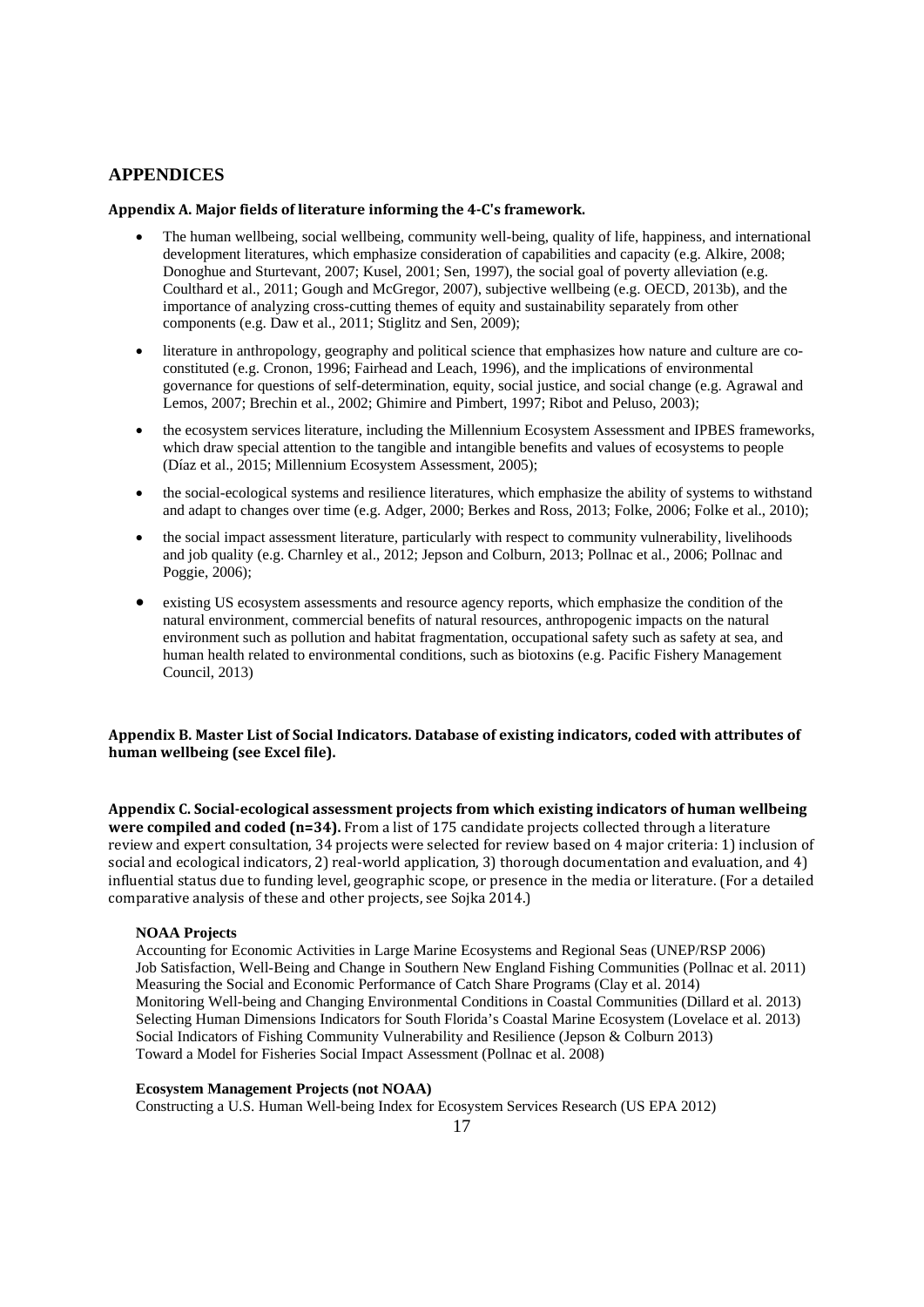Developing Human Wellbeing Indicators for Hood Canal Watershed (Biedenweg & Hanein 2013) Evaluating Social and Ecological Vulnerability of Coral Reef Fisheries to Climate Change (Kenya)(Cinner et al. 2013)

Human Well-being Indicators for the Puget Sound Partnership (Schneidler & Plummer 2009) Integrating Watershed and Coastal Areas Management in Caribbean and Small Island Developing Nations (GEF-IWCAM 2008) Methodology for the Assessment of Large Marine Ecosystems (IOC-UNESCO 2011)

Ocean Health Index (Halpern et al. 2012)

State of the Marine Environment Report for the East Asian Seas (UNEP/COBSEA 2010)

#### **Indigenous Projects**

Social Indicators in Native Village Alaska (Jorgensen et al. 1985) Voices from the Bay (Manitoba, Canada) (McDonald et al. 1997)

#### **Sustainable Development Projects**

CSD (Commission on Sustainable Development) Sustainable Development Indicators (UN 2007) Identifying Indicators of Community Sustainability in the Robson Valley, British Columbia (Parkins et al. 2004) Johannesburg Plan of Implementation (UN World Summit 2002) (Source: UNEP 2008) Millennium Development Goals Indicators (UN IEAG 2014)

SCP (Sustainable Consumption and Production) Indicators for Developing Countries (UNEP 2008)

#### **National/Regional Projects**

Canadian Index of Wellbeing (Michalos et al. 2011) Measures of Australia's Progress (ABS 2013) Measuring National Wellbeing (United Kingdom) (ONS-UK 2013) OECD Factbook 2013: Economic, Environmental and Social Statistics (OECD 2013) State of the USA Health Indicators (IOM 2009) The Personal Security Index (Canada) (Jackson et al. 2002)

#### **Compilations**

Community and Citizen-Driven Societal Indicator Projects (CPRN 2000) OECD Alternative Measures of Well-Being (OECD 2006) Social Indicators for Land Use Planning in British Columbia (Morford 2007) The State of Society: Measuring Economic Success and Wellbeing (Leon & Boris 2010) Well-being Indicators in the Puget Sound Basin (Hanein & Biedenweg 2012) West Coast Aquatic Social Ecological Assessment (Vancouver Island) (Loucks 2011)

#### **Appendix D. Governmental documents reviewed for attributes of human wellbeing**

Documents marked with an asterix were coded to produce the preliminary list of attributes shown in Table 3. Codes were then tested for their ability to capture wellbeing priorities in the other documents.

#### **US Federal Legislation**

Magnuson Stevens Act Amended (2007)\* National Marine Fisheries Service National Standards Guidelines (2009)\* Clean Air Act Federal Water Pollution Control Act (Clean Water Act) National Environmental Policy Act (NEPA) Marine Mammal Protection Act Endangered Species Act Coastal Zone Management Act

**US Federal Policy**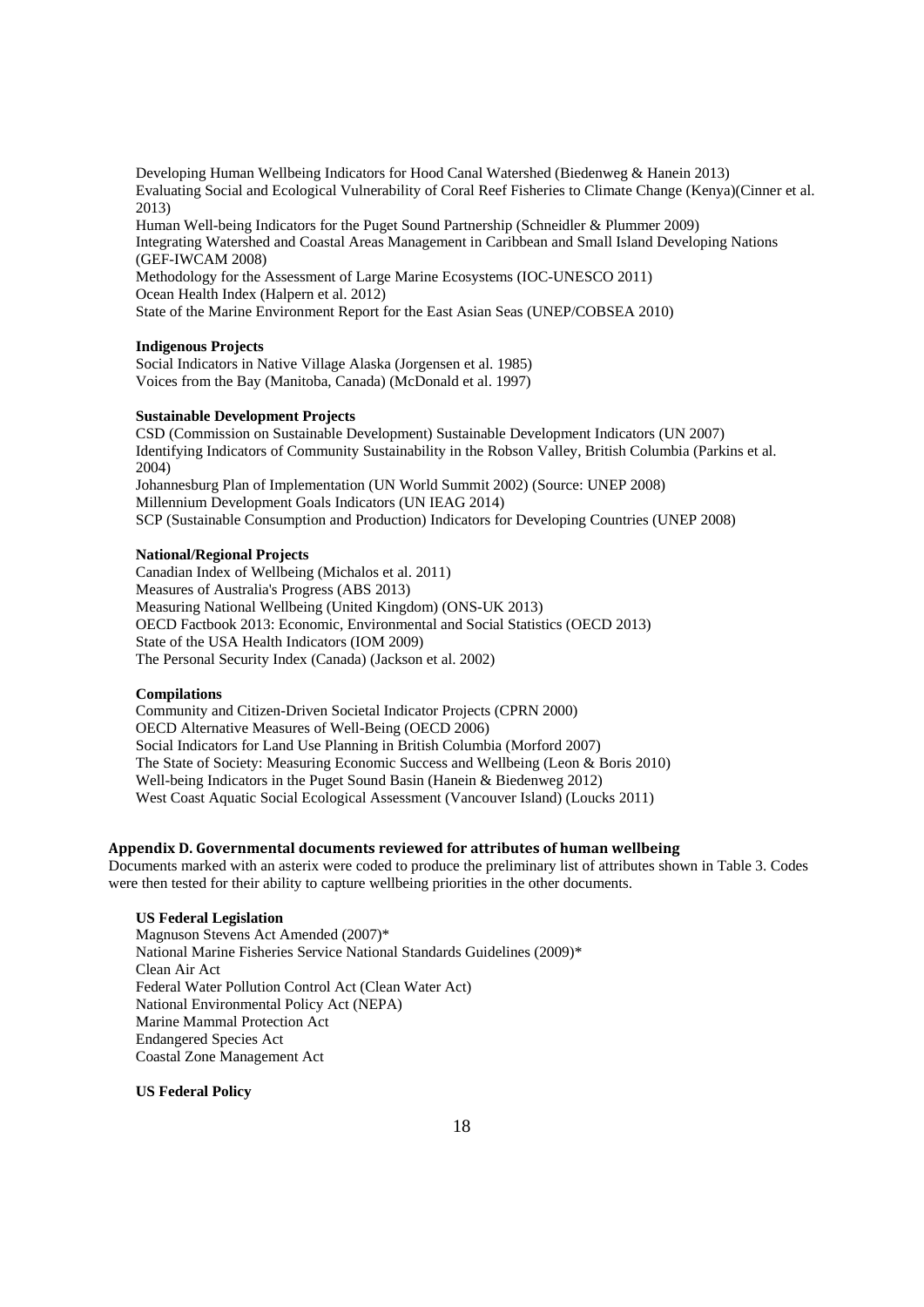Executive Order: Stewardship of the Ocean, Our Coasts, and the Great Lakes (2010)\* Ocean Policy Task Force Final Recommendations (2010)\* Ocean Research Priorities Plan Update (2013)\* National Ocean Policy Implementation Plan (2013)\* Executive Order on Government to Government Relations Executive Order on Environmental Justice

#### **US State Legislation and Policy**

California Ocean Protection Act California Coastal Act Washington Shoreline Management Act Oregon Coastal Management Program

#### **US West Coast Science and Management**

California Current Integrated Ecosystem Assessment Report Summary (2012)\* California Current Integrated Ecosystem Assessment Human Dimensions Chapter (2013)\* California Current Integrated Ecosystem Assessment Engagement Chapter (2013)\* Pacific Fisheries Management Council Draft Indicators (2013) Pacific Fisheries Management Council Pacific Coast Ecosystem Fishery Plan (2013)\* Pacific Fisheries Management Council Pacific Coast Fishery Ecosystem Plan Ecosystem Initiatives Appendix  $(2013)*$ 

#### **Canadian Federal Legislation**

Fisheres Act Coastal Fisheries Protection Act Canadian Environmental Protection Act Oceans Act

**International Indigenous Rights**  United Nations Declaration on the Rights of Indigenous People

There are incomplete references:

The 4th Breslow reference, please precise what is this reference

The references of Charnley and al., Cobb and al., Eldridge, Levin et al. (the 1st one) and Nelson are incomplete.

There is two references (Hicks et al. and Levin et al.) that is still "under review", please see with the editor what is the journal policy regarding this kind of references.

## **REFERENCES**

Adger, W.N., 2006. Vulnerability. Glob. Environ. Change 16, 268–281. doi:10.1016/j.gloenvcha.2006.02.006

- Adger, W.N., 2000. Social and ecological resilience: are they related? Prog. Hum. Geogr. 24, 347–364. doi:10.1191/030913200701540465
- Adger, W.N., Hughes, T.P., Folke, C., Carpenter, S.R., Rockström, J., 2005. Social-ecological resilience to coastal disasters. Science 309, 1036–1039. doi:10.1126/science.1112122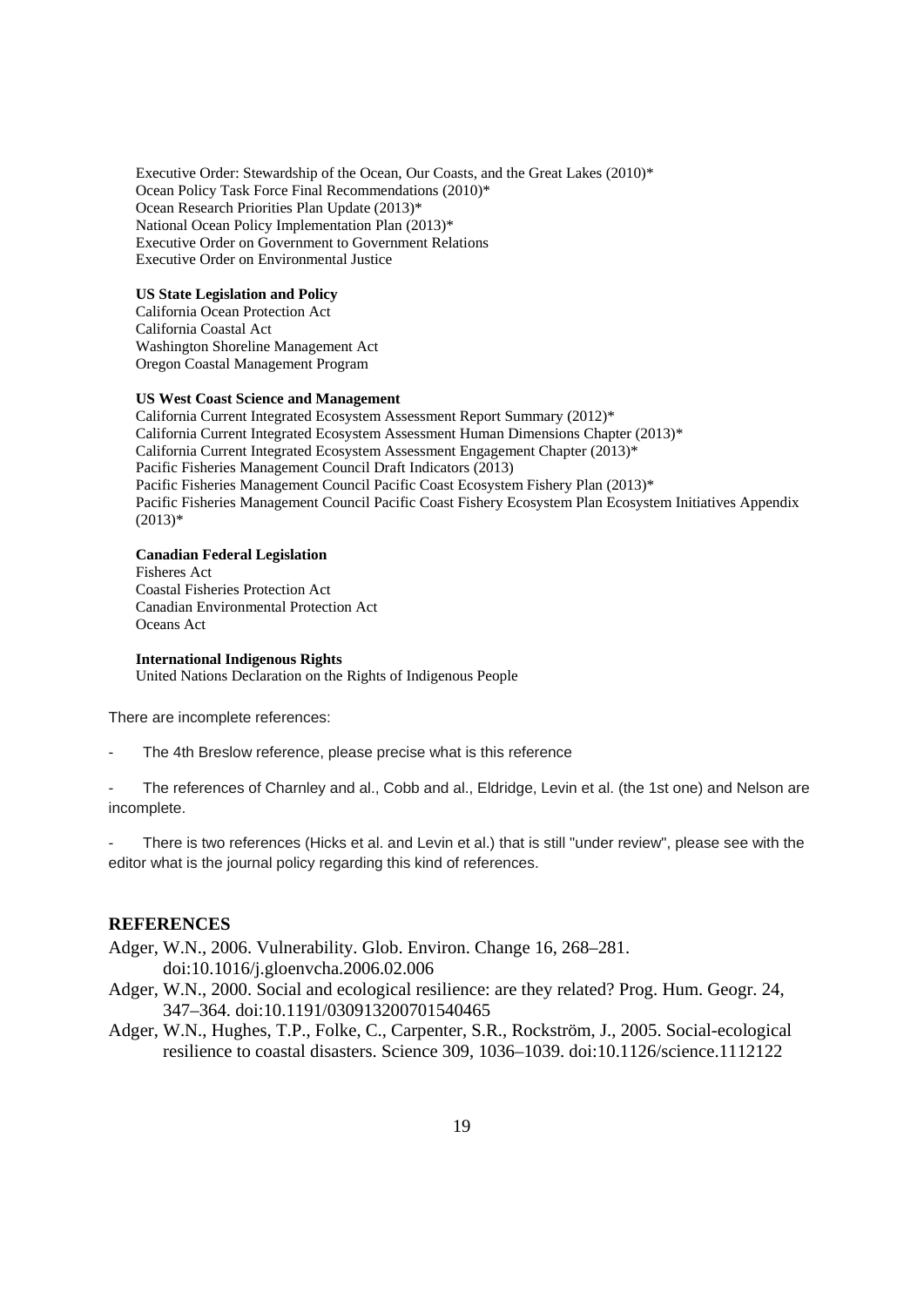- Agrawal, A., Lemos, M.C., 2007. A greener revolution in the making? Environmental governance in the 21st century. Environ. Sci. Policy Sustain. Dev. 49, 36–45. doi:10.3200/ENVT.49.5.36-45
- Alkire, S., 2008. The capability approach to the quality of life. Backgr. Rep. Prep. Comm. Meas. Econ. Perform. Soc. Prog. Paris.
- Australian Bureau of Statistics, 2013. Measures of Australia's progress.
- Berkes, F., Ross, H., 2013. Community resilience: toward an integrated approach. Soc. Nat. Resour. 26, 5–20. doi:10.1080/08941920.2012.736605
- Biedenweg, K., Hanein, A., Nelson, K., Stiles, K., Wellman, K., Horowitz, J., Vynne, S., 2014. Developing human wellbeing indicators in the Puget Sound: focusing on the watershed scale. Coast. Manag. 42, 374–390. doi:10.1080/08920753.2014.923136
- Brechin, S.R., Wilshusen, P.R., Fortwangler, C.L., West, P.C., 2002. Beyond the square wheel: toward a more comprehensive understanding of biodiversity conservation as social and political process. Soc. Nat. Resour. 15, 41–64. doi:10.1080/089419202317174011
- Breslow, S.J., 2015. Accounting for neoliberalism: "social drivers" in environmental management. Mar. Policy. doi:10.1016/j.marpol.2014.11.018
- Breslow, S.J., 2014a. Tribal science and farmers' resistance: a political ecology of salmon habitat restoration in the American Northwest. Anthropol. Q. 87, 727–758.
- Breslow, S.J., 2014b. A complex tool for a complex problem: political ecology in the service of ecosystem recovery. Coast. Manag. 42, 308–331. doi:10.1080/08920753.2014.923130
- Breslow, S.J., Allen, M., Danielle Holstein, Sojka, B., Barnea, R., Agrawal, A., Basurto, X., Carothers, C., Charnley, S., Dolsak, N., Donatuto, J., Garcia-Quijano, C., Hicks, C., Levine, A., Mascia, M., Norman, K., Poe, M., Satterfield, T., Martin, K.S., Levin, P.S., n.d. Selecting indicators of human wellbeing for ecosystem-based management.
- Britton, E., Coulthard, S., 2013. Assessing the social wellbeing of Northern Ireland's fishing society using a three-dimensional approach. Mar. Policy 37, 28–36. doi:10.1016/j.marpol.2012.04.011
- Castree
- Chan, K.M.A., Satterfield, T., Goldstein, J., 2012. Rethinking ecosystem services to better address and navigate cultural values. Ecol. Econ. 74, 8–18. doi:10.1016/j.ecolecon.2011.11.011
- Charnley, S., Donoghue, E.M., Moseley, C., 2008. Forest management policy and community well-being in the Pacific Northwest. J. For. 106, 440–447.
- Charnley, S., Jakes, P.J., Schelhas, J., others, 2012. Socioeconomic assessment of Forest Service American Recovery and Reinvestment Act projects: key findings and lessons learned.
- Cobb, C.W., Rixford, C., 1998. Lessons learned from the history of social indicators. Redefining Progress San Francisco.
- Colburn, L.L., Jepson, M., 2012. Social indicators of gentrification pressure in fishing communities: a context for social impact assessment. Coast. Manag. 40, 289–300. doi:10.1080/08920753.2012.677635
- Cope, M.R., Slack, T., Blanchard, T.C., Lee, M.R., 2013. Does time heal all wounds? Community attachment, natural resource employment, and health impacts in the wake of the BP Deepwater Horizon disaster. Soc. Sci. Res. 42, 872–881. doi:10.1016/j.ssresearch.2012.12.011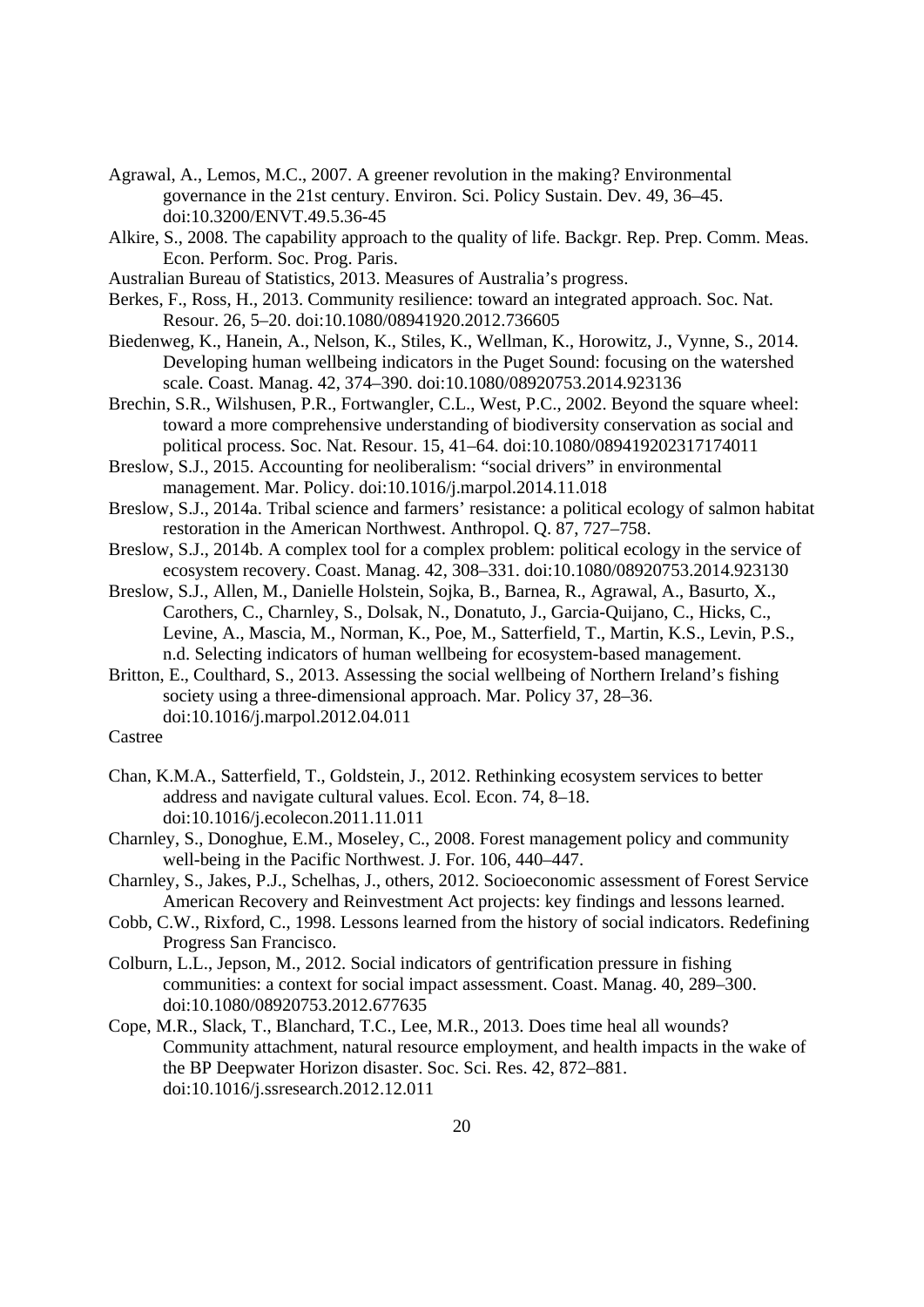- Coulthard, S., 2012. What does the debate around social wellbeing have to offer sustainable fisheries? Curr. Opin. Environ. Sustain. 4, 358–363. doi:10.1016/j.cosust.2012.06.001
- Coulthard, S., Johnson, D., McGregor, J.A., 2011. Poverty, sustainability and human wellbeing: A social wellbeing approach to the global fisheries crisis. Glob. Environ. Change 21, 453–463. doi:10.1016/j.gloenvcha.2011.01.003
- Cronon, W., 1996. Uncommon Ground: Rethinking the Human Place in Nature. W.W. Norton, New York.
- Daw, T., Brown, K., Rosendo, S., Pomeroy, R., 2011. Applying the ecosystem services concept to poverty alleviation: the need to disaggregate human well-being. Environ. Conserv. 38, 370–379. doi:10.1017/S0376892911000506
- Díaz, S., Demissew, S., Carabias, J., Joly, C., Lonsdale, M., Ash, N., Larigauderie, A., Adhikari, J.R., Arico, S., Baldi, A., others, 2015. The IPBES Conceptual Framework—connecting nature and people. Curr. Opin. Environ. Sustain. 14, 1–16.
- Dillard, M.K., Goedeke, T.L., Lovelace, S., Orthmeyer, A., 2013. Monitoring well-being and changing environmental conditions in coastal communities: development of an assessment method (No. NOAA Technical Memorandum NOS NCCOS 174). NOAA National Centers for Coastal Ocean Science, Silver Spring, Maryland.
- Donatuto, J., Grossman, E.E., Konovsky, J., Grossman, S., Campbell, L.W., 2014. Indigenous community health and climate change: integrating biophysical and social science indicators. Coast. Manag. 42, 355–373. doi:10.1080/08920753.2014.923140
- Donatuto, J.L., Satterfield, T.A., Gregory, R., 2011. Poisoning the body to nourish the soul: prioritising health risks and impacts in a Native American community. Health Risk Soc. 13, 103–127. doi:10.1080/13698575.2011.556186
- Donoghue, E., Sturtevant, V., 2007. Social science constructs in ecosystem assessments: revisiting community capacity and community resiliency. Soc. Nat. Resour. 20, 899–912. doi:10.1080/08941920701561114
- Dunn, M., 2013. Indicators of Human Well-being in Coastal Communities (MA Thesis). University of Washington, Bothell.
- Edwards, D., 2011. Social and cultural values associated with European forests in relation to key indicators of sustainability. EFORWOOD Tools Sustain. Impact Assess. Rep. D2 3.
- Eldridge, C., 2013. Participatory methods, behaviour-influence and development a discussion paper [WWW Document]. URL http://pubs.iied.org/pdfs/G03636.pdf
- Fairhead, J., Leach, M., 1996. Misreading the African Landscape: Society and Ecology in a Forest-Savanna Mosaic. Cambridge University Press, Cambridge.
- Fish, R.D., 2011. Environmental decision making and an ecosystems approach: some challenges from the perspective of social science. Prog. Phys. Geogr. 35, 671–680. doi:10.1177/0309133311420941
- Folke, C., 2006. Resilience: The emergence of a perspective for social–ecological systems analyses. Glob. Environ. Change 16, 253–267. doi:10.1016/j.gloenvcha.2006.04.002
- Folke, C., Carpenter, S., Walker, B.H., Scheffer, M., Chapin, T., Rockström, J., 2010. Resilience thinking: integrating resilience, adaptability and transformability. Ecol. Soc. 15.
- Fraser, E.D.G., Dougill, A.J., Mabee, W.E., Reed, M., McAlpine, P., 2006. Bottom up and top down: analysis of participatory processes for sustainability indicator identification as a pathway to community empowerment and sustainable environmental management. J. Environ. Manage. 78, 114–127. doi:10.1016/j.jenvman.2005.04.009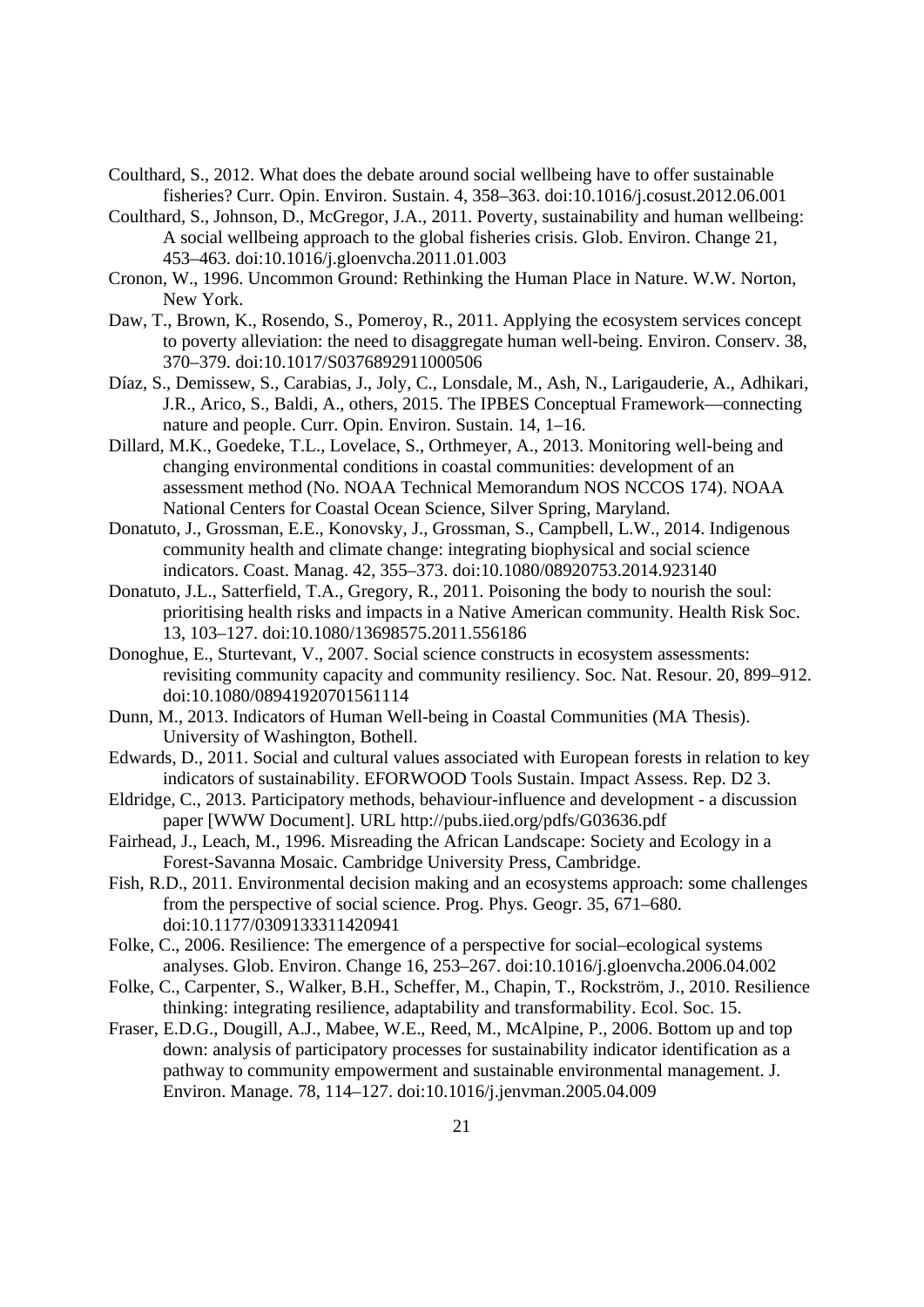- García-Quijano, C.G., 2015. Coastal resource foraging, life satisfaction, and well-being in southeastern Puerto Rico. J. Anthropol. Res. 71, 145. doi:10.3998/jar.0521004.0071.201
- Ghimire, K., Pimbert, M.P., 1997. Social Change and Conservation: Environmental Politics and Impacts of National Parks and Protected Areas. Earthscan, London.
- Goldman, M.J., de Pinho, J.R., Perry, J., 2013. Beyond ritual and economics: Maasai lion hunting and conservation politics. Oryx 47, 490–500. doi:10.1017/S0030605312000907
- Gough, I., McGregor, J.A., 2007. Wellbeing in Developing Countries: From Theory to Research. Cambridge University Press, Cambridge.
- Gregory, R., 2012. Structured Decision Making: A Practical Guide to Environmental Management Choices. Wiley, Hoboken.
- Hicks, C.C., Levine, A., Agrawal, A., Basurto, X., Breslow, S., Carothers, C., Charnley, S., Coulthard, S., Dolsak, N., Donatuto, J., Garcia-Quijano, C., Mascia, M.B., Norman, K., Poe, M., Satterfield, T., Martin, K.S., Levin, P.S., under review. Social science and the quest for sustainability in the anthropocene.
- James, C.A., Kershner, J., Samhouri, J., O'Neill, S., Levin, P.S., 2012. A methodology for evaluating and ranking water quantity indicators in support of ecosystem-based management. Environ. Manage. 49, 703–719. doi:10.1007/s00267-012-9808-7
- Jepson, M., Colburn, L.L., 2013. Development of Social Indicators of Fishing Community Vulnerability and Resilience in the US Southeast and Northeast Regions. Woods Hole MA US Dep. Commer.
- Keeney, R.L., Gregory, R.S., 2005. Selecting attributes to measure the achievement of objectives. Oper. Res. 53, 1–11. doi:10.1287/opre.1040.0158
- Kershner, J., Samhouri, J.F., James, C.A., Levin, P.S., 2011. Selecting indicator portfolios for marine species and food webs: a Puget Sound case study. PLoS ONE 6, 1–12. doi:10.1371/journal.pone.0025248
- Kusel, J., 2001. Assessing well-being in forest dependent communities. J. Sustain. For. 13, 359– 384. doi:10.1300/J091v13n01\_10
- Leisher, C., Samberg, L., van Buekering, P., Sanjayan, M., 2013. Focal areas for measuring the human well-being impacts of a conservation initiative. Sustainability 5, 997–1010. doi:10.3390/su5030997
- Levine, A.S., Feinholz, C.L., 2015. Participatory GIS to inform coral reef ecosystem management: mapping human coastal and ocean uses in Hawaii. Appl. Geogr. 59, 60–69. doi:10.1016/j.apgeog.2014.12.004
- Levin, P., Breslow, S.J., Harvey, C., Norman, K.C., Poe, M.R., Williams, G., Plummer, M., under review. Conceptualization of social-ecological systems of the California Current: an examination of interdisciplinary science supporting ecosystem-based management. Coast. Manag.
- Levin, P.S., Fogarty, M.J., Murawski, S.A., Fluharty, D., 2009. Integrated ecosystem assessments: developing the scientific basis for ecosystem-based management of the ocean. PLoS Biol. 7, e14. doi:10.1371/journal.pbio.1000014
- Levin, P.S., Kelble, C.R., Shuford, R.L., Ainsworth, C., deReynier, Y., Dunsmore, R., Fogarty, M.J., Holsman, K., Howell, E.A., Monaco, M.E., Oakes, S.A., Werner, F., 2014. Guidance for implementation of integrated ecosystem assessments: a US perspective. ICES J. Mar. Sci. 71, 1198–1204. doi:10.1093/icesjms/fst112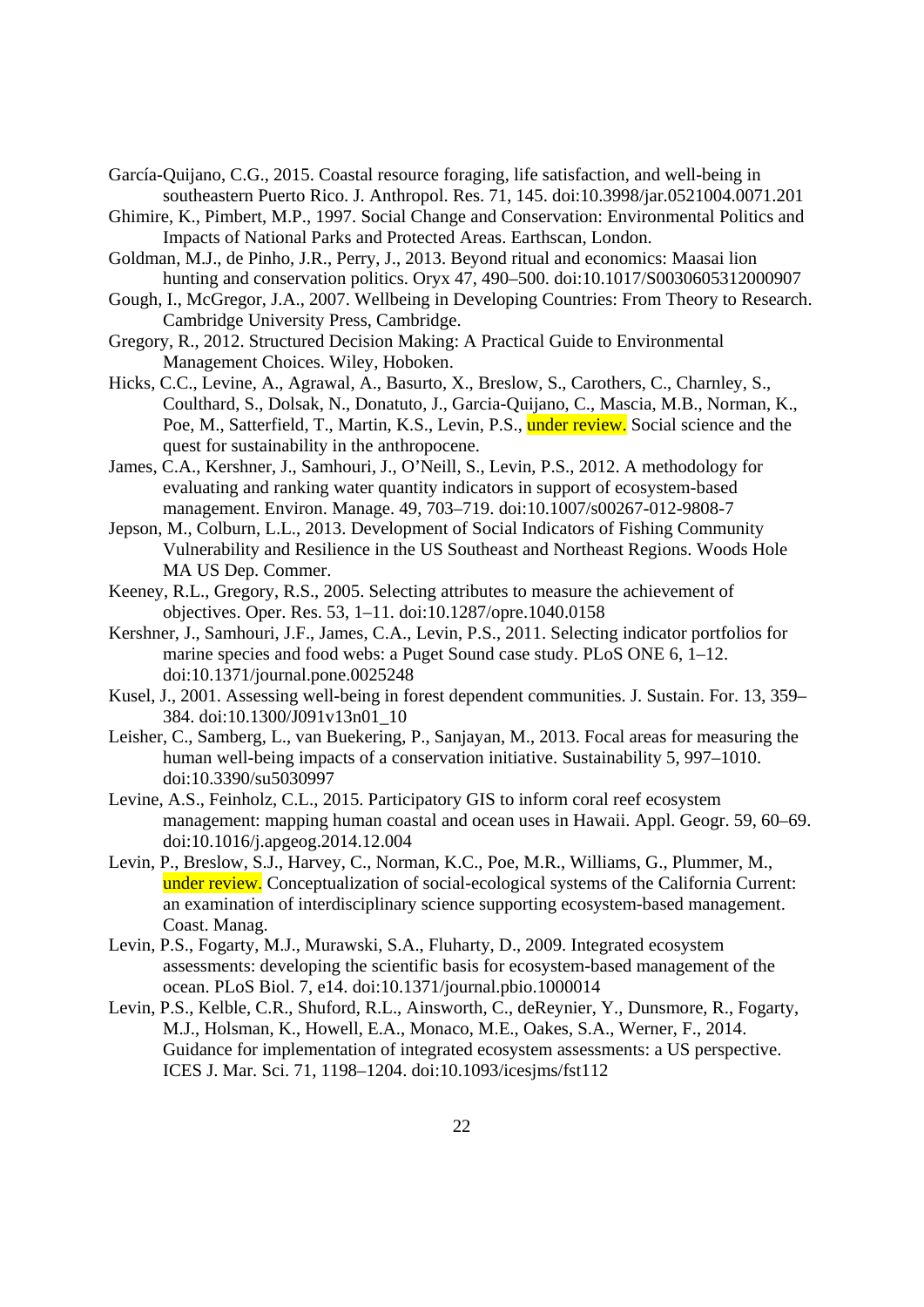Luttmer, E.F.P., 2004. Neighbors as negatives: relative earnings and well-being (Working Paper No. 10667). National Bureau of Economic Research.

Mace, G.M., 2014. Whose conservation? Science 345, 1558–1560. doi:10.1126/science.1254704

- Marmot, M.G., Stansfeld, S., Patel, C., North, F., Head, J., White, I., Brunner, E., Feeney, A., Marmot, M.G., Smith, G.D., 1991. Health inequalities among British civil servants: the Whitehall II study. The Lancet, Originally published as Volume 1, Issue 8754 337, 1387– 1393. doi:10.1016/0140-6736(91)93068-K
- Mascia, M.B., Claus, C.A., Naidoo, R., 2010. Impacts of marine protected areas on fishing communities: MPA social impacts. Conserv. Biol. 24, 1424–1429. doi:10.1111/j.1523- 1739.2010.01523.x
- Mascia, M.B., Pailler, S., Thieme, M.L., Rowe, A., Bottrill, M.C., Danielsen, F., Geldmann, J., Naidoo, R., Pullin, A.S., Burgess, N.D., 2014. Commonalities and complementarities among approaches to conservation monitoring and evaluation. Biol. Conserv. 169, 258– 267. doi:10.1016/j.biocon.2013.11.017
- McGregor, J.A., 2008. Wellbeing, Poverty and Conflict, WeD Policy Briefing.
- McLeod, K., Leslie, H., 2012. Ecosystem-Based Management for the Oceans. Island Press, Washington, DC.
- McLeod, K.L., Lubchenco, J., Palumbi, S.R., Rosenberg, A.A., 2005. Scientific consensus statement on marine ecosystem-based management. Signed by 221 academic scientists and policy experts with relevant expertise and published by the Communication Partnership for Science and the Sea at http://www.compassonline.org/sites/all/files/document\_files/EBM\_Consensus\_Statement
	- $_v12.pdf$ .
- Michalos, A.C., Smale, B., Labonté, R., Muharjarine, N., Scott, K., Moore, K., Swystun, L., Holden, B., Bernardin, H., Dunning, B., others, 2011. The Canadian Index of Wellbeing. Canadian Index of Wellbeing and University of Waterloo., Waterloo, Ontario.
- Millenium Ecosystem Assessment, 2005. Ecosystems and human well-being: synthesis. Island Press, Washington, DC.
- Morris, P., Halkitis, P.N., 2015. The influence of context on health. Behav. Med. 41, 77–79. doi:10.1080/08964289.2015.1063869
- Nelson, D., Adger, W., Brown, K., 2007. Adaptation to environmental change: contributions of a resilience framework.
- OECD, 2013a. OECD Factbook 2013. Organisation for Economic Co-operation and Development, Paris.
- OECD, 2013b. OECD Guidelines on Measuring Subjective Well-being. OECD Publishing, Paris.
- Office for National Statistics, 2015. Measuring national well-being.
- Pacific Fishery Management Council, 2013. Pacific Coast Fishery Ecosystem Plan for the U.S. portion of the California Current Large Marine Ecosystem. Pacific Fishery Management Council, Portland, OR.
- Pollnac, R.B., Poggie, J.J., 2006. Job satisfaction in the fishery in two southeast Alaskan towns. Hum. Organ. 65, 329–339.
- Pollnac, R., Pollnac, R., Abbott-Jamieson, S., Smith, C., Miller, M., Clay, P., Oles, B., 2006. Toward a model for fisheries social impact assessment. Mar. Fish. Rev. 68, 1–18.